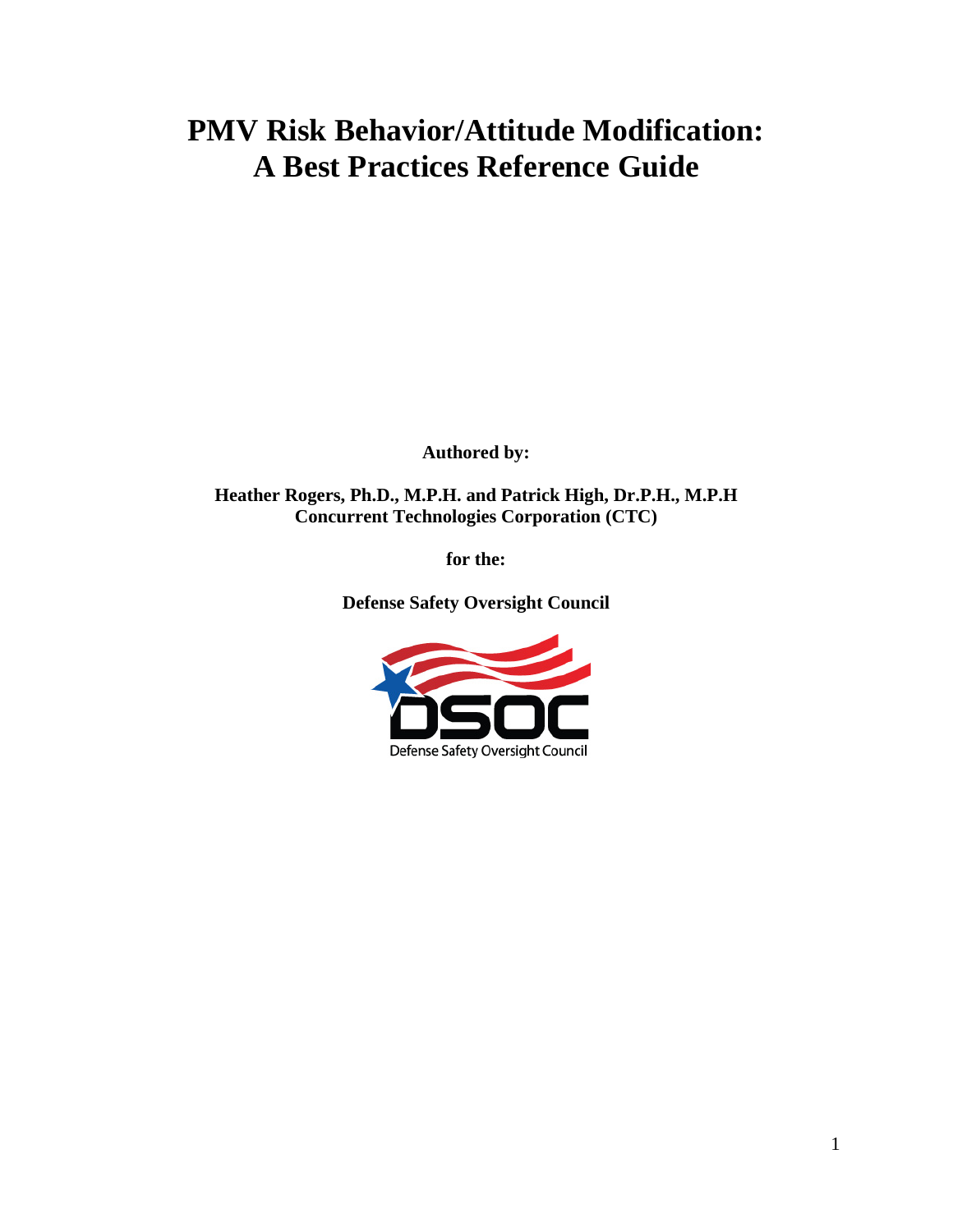### **EXECUTIVE SUMMARY**

The Defense Safety Oversight Council (DSOC) Private Motor Vehicle (PMV) Task Force sponsored a project to identify existing military and civilian behavior/attitude modification training programs designed to reduce PMV mishaps and fatalities, document the components of each program, and evaluate each program's scientific merit, with results included in a Best Practices Reference Guide.

Section 1 of this Best Practices Reference Guide summarizes the results, with a 2-page synopsis of each of the eight programs reviewed, its ranking, and its advantages and disadvantages. Section 2 of the guide summarizes the results of a review of the scientific literature and evidence-based interventions and strategies to reduce specific PMV risk behaviors. The literature indicates that various behavior/attitude modification strategies have been shown to be effective in improving PMV risk behavior.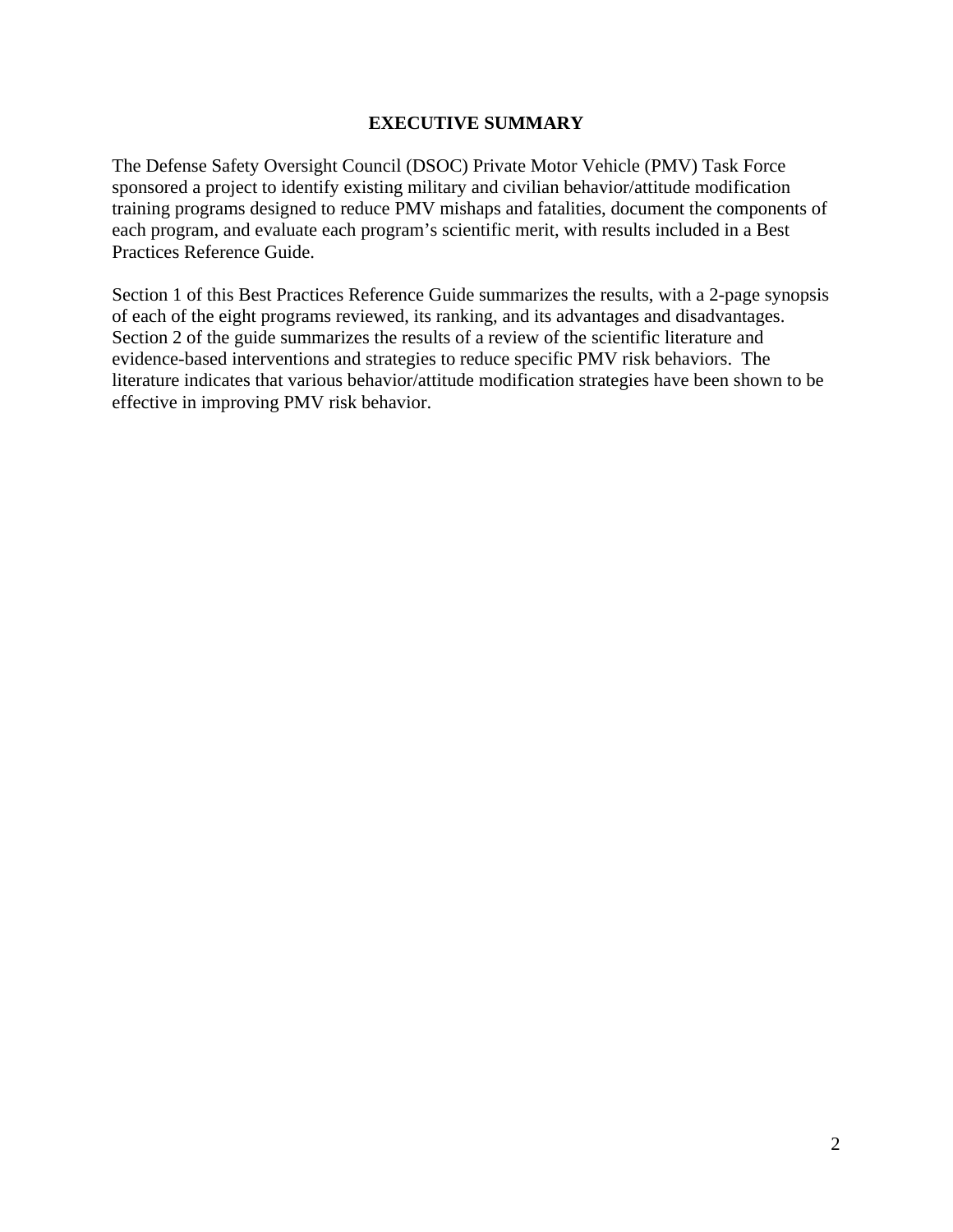# **Section 1: A Review of Nine PMV Risk Behavior/Attitude Modification Programs**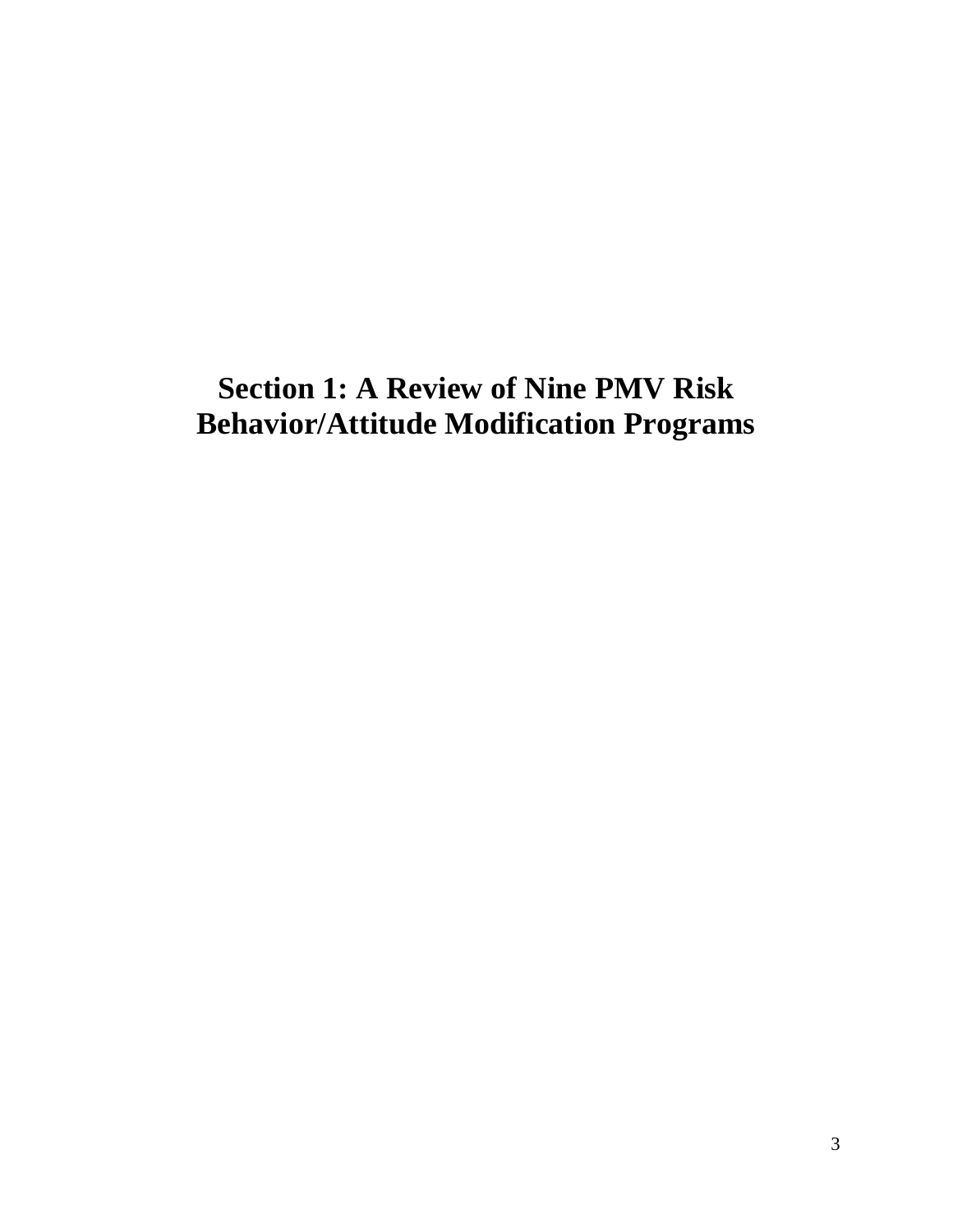### **Background and Methods**

The PMV task force identified eight programs that have been in use, are currently in use, or are proposed to be used by the military to reduce private motor vehicle (PMV) accidents and deaths. Each program's website was reviewed and a semi-structured interview was conducted with representatives of each program. Using all available information, programs were ranked on eight criteria (behavior, methodology, evidence based, implementation, goals/objectives, feasibility, instructor and curriculum standardization) utilizing a 5 point Likert Scale (1 minimum, 5 maximum). A definition of each category is provided at the end of this section on page 20. The individual scores on each criterion were summed for a total score of 8 to 40. Programs were ranked based on total score from most effective (highest) to least effective (lowest) total scores. The table below shows the individual criterion scores of each program.

| <b>Behavioral</b><br><b>Modification</b><br>Program | Behavior       | Methodology    | <b>Evidence Based</b> | Implementation | Goals/Objectives | Feasibility    | Standardization<br>Instructor | Standardization<br>Curriculum | Total |
|-----------------------------------------------------|----------------|----------------|-----------------------|----------------|------------------|----------------|-------------------------------|-------------------------------|-------|
| Alive at 25                                         | 5              | 5              | $\overline{4}$        | 5              | 5                | $\overline{4}$ | 5                             | 5                             | 38    |
| Attitudinal                                         |                |                |                       |                |                  |                |                               |                               |       |
| Dynamics of                                         |                |                |                       |                |                  |                |                               |                               |       |
| Driving (ADD)                                       | $\overline{4}$ | 5              | 5                     | 5              | 3                | $\overline{4}$ | 5                             | 5                             | 36    |
| <b>AAA</b> Driver                                   |                |                |                       |                |                  |                |                               |                               |       |
| Improvement                                         |                |                |                       |                |                  |                |                               |                               |       |
| Program (DIP)                                       | 1              | $\mathbf{1}$   | $\mathbf{1}$          | 5              | 3                | 5              | 5                             | 5                             | 26    |
| <b>Road Rageous</b>                                 | $\mathbf{1}$   | $\overline{2}$ | $\mathbf{1}$          | $\overline{4}$ | $\overline{2}$   | 5              | $\overline{4}$                | 3                             | 22    |
| Safe Start                                          | $\mathbf{1}$   | $\mathbf{1}$   | 3                     | $\overline{4}$ | $\mathbf{1}$     | $\mathbf{1}$   | 5                             | 5                             | 21    |
| Save a Life Tour                                    | 1              | $\mathbf{1}$   | 3                     | $\overline{4}$ | 1                | $\overline{4}$ | 3                             | 3                             | 20    |
| <b>Smith System</b>                                 | 1              | $\overline{2}$ | $\mathbf{1}$          | $\overline{4}$ | 3                | $\mathbf{1}$   | 5                             | 1                             | 18    |
| <b>Stay Alive From</b>                              |                |                |                       |                |                  |                |                               |                               |       |
| Education                                           |                |                |                       |                |                  |                |                               |                               |       |
| (S.A.F.E.)                                          | 1              | 1              | $\mathbf{1}$          | 3              | 1                | $\overline{2}$ | 1                             | 1                             | 11    |
| <b>Street Smart</b>                                 | 1              | 1              | 1                     | $\mathbf{1}$   | 1                | $\mathbf{1}$   | 1                             | 1                             | 8     |

| Behavioral Modification Programs, Evaluation Criteria and Scores* |  |
|-------------------------------------------------------------------|--|
|-------------------------------------------------------------------|--|

\*Based on a 5-point Likert Scale

Section 1 of this guide provides a user-friendly, 2-page synopsis of each program, its ranking, and its advantages and disadvantages. As indicated by the total score, Alive at 25 and Attitudinal Dynamics of Driving (ADD) courses ranked the highest across the categories and overall. These programs, as compared to the others, were developed with the most robust methodology, are standardized, and target the population that is most affected by PMV accidents in the military population. Furthermore, these programs are based in behavior change theory, have a strong evidence base and demonstrated positive outcomes that have been proven in various settings replicated throughout the country.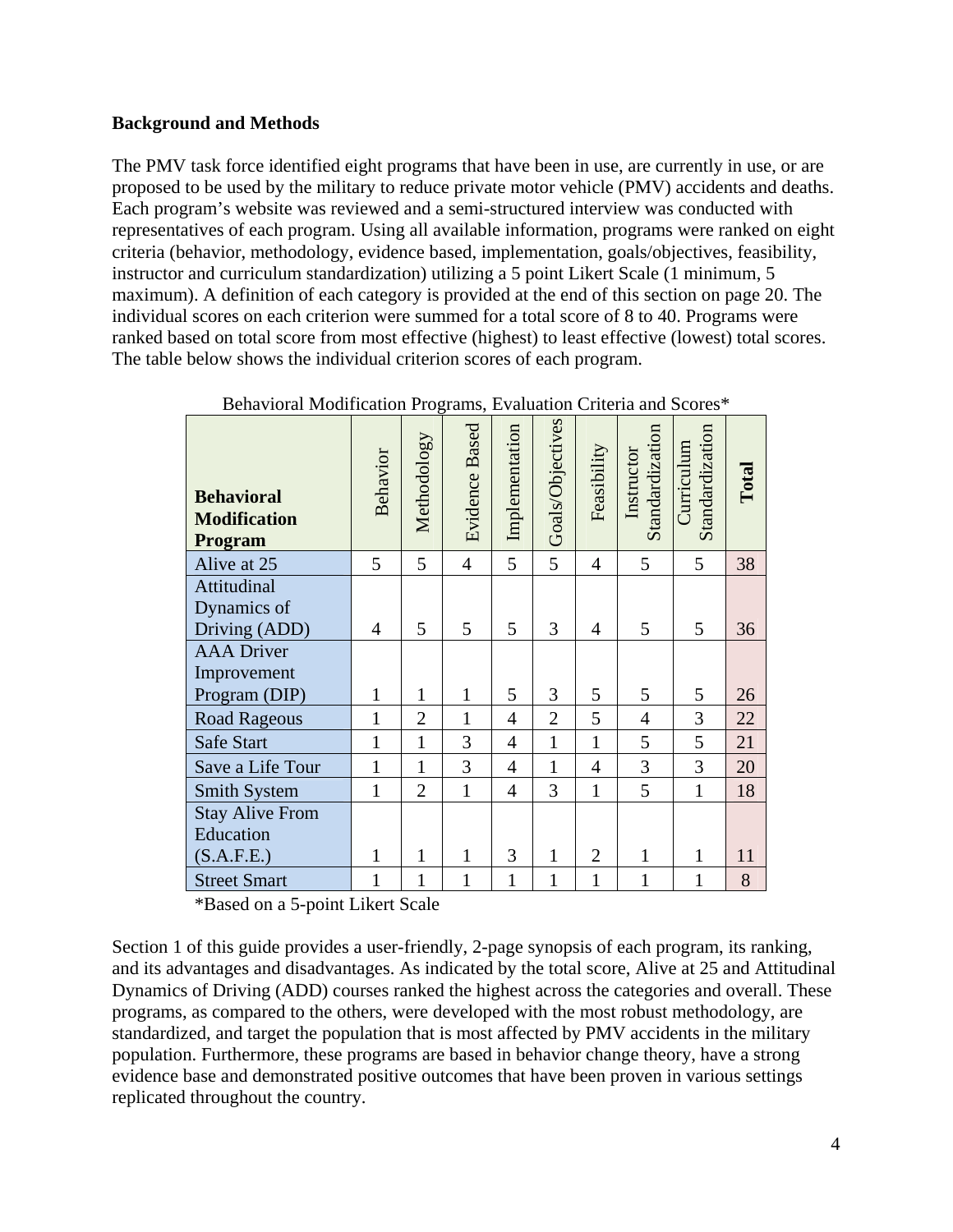#### **Alive at 25**

Behaviors addressed: PMV risk behavior in general

Target population: Ages 15-24

Total effectiveness score: 38

Ranking among six programs evaluated: 1

Ranking on each criterion:

| Behavior | Methodology | Evidence Based | Implementation | Goals/Objectives | Feasibility | Standardization<br>Instructor | Standardization<br>Curriculum | <b>Total</b> |
|----------|-------------|----------------|----------------|------------------|-------------|-------------------------------|-------------------------------|--------------|
|          |             |                |                |                  |             |                               |                               |              |

\*Based on a 5-point Likert Scale.

#### **Synopsis**

The Alive at 25 program was initially developed based on a recommendation by the National Safety Council (NSC) Internal Board to develop a class that specifically targeted young driving adults that was separate from the Attitudinal Dynamics of Driving (ADD) class (evaluation of ADD follows). The NSC used Dr. William Glasser's Choice Theory and the Stages of Change theory. The goals of the program are to have students recognize that people from ages 15-24 (the age group for which the program is targeted) are more likely than anyone else to be injured or killed in a motor vehicle crash, describe the consequences of making poor judgments or taking unnecessary risks in a motor vehicle, recognize positive characteristics that can help them and their friends make wise driving choices and to make a personal commitment to making better driving choices and to help their friends to make better driving choices as well. These goals are assessed through a written evaluation of the students' experience in the program and from reports provided by schools and other training agencies indicating a drop in problematic driving by members of the class. When initially developed, the program curriculum was evaluated by the DDCIAC, state DMVs, law enforcement agencies, insurance companies, schools, and universities. Several pilot studies of the program were conducted across the US and evaluated by the hosting agency, participants of the program and invited professionals from various disciplines.

The course is taught by NSC instructors who have completed an instructor development course, are monitored through two real classes, and have been certified by the NSC. Instructor certified courses are taught by an NSC certified Instructor Trainer using a standardized set of candidate instructor training materials. The Alive at 25 program can be considered standardized, as instructors are certified and agencies conducting the training have to agree to use only NSC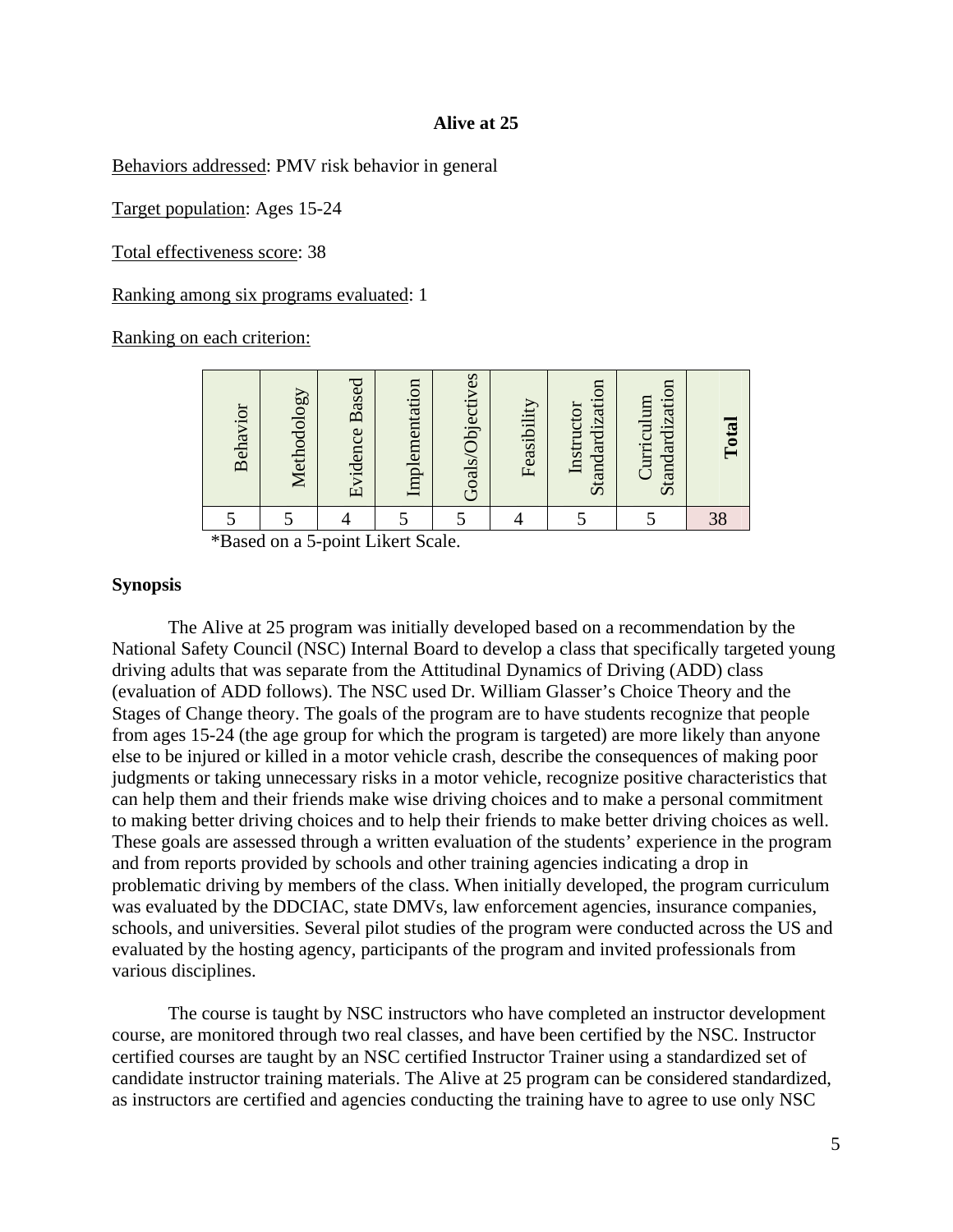visuals, training materials, and format. Since initial implementation, the program has been reproduced in Colorado, Idaho, California, North Dakota and Wyoming.

Although no scientifically reviewed results have been published to date, several studies have been conducted in Colorado on course content (1996), CO state trooper perceptions of class participants (2000), and an evaluation of self-reported attitude change in court ordered and voluntary participants (2002). The studies showed a positive outcome in knowledge, a decrease in risky driving and drinking/drugging/driving behaviors, and an increase in Solutions for Safety and Social Solution scales. However, it is important to note that these results may not be directly attributable to the intervention. Since introduction of the program, the NSC touts that the program has reduced PMV accidents and deaths, yet the scientific evidence to support these claims could not be confirmed by the information provided.

# **Advantages**

- Developed by NSC, a leader in driver safety
- Theory-based
- Peer-reviewed when initially developed and continues to be updated
- Instructors are certified by the NSC
- Standardized curricula
- Implemented in several states (i.e., CO, ID, CA, ND, WY)
- Target audience: 15-24 year olds

### **Disadvantages**

- Behavior change may not be directly related to the course.
- Has not been evaluated in a military environment

# **Contact Information**

National Safety Council 1025 Connecticut Ave., NW, Suite 1200 Washington, DC 20036-5405 (202) 293-2270 http://aliveat25.us/ http://train.nsc.org/ntc/TCALDet01.aspx?id=87 POC: Debra Ferris Debra.ferris@ns.org (703) 244-5996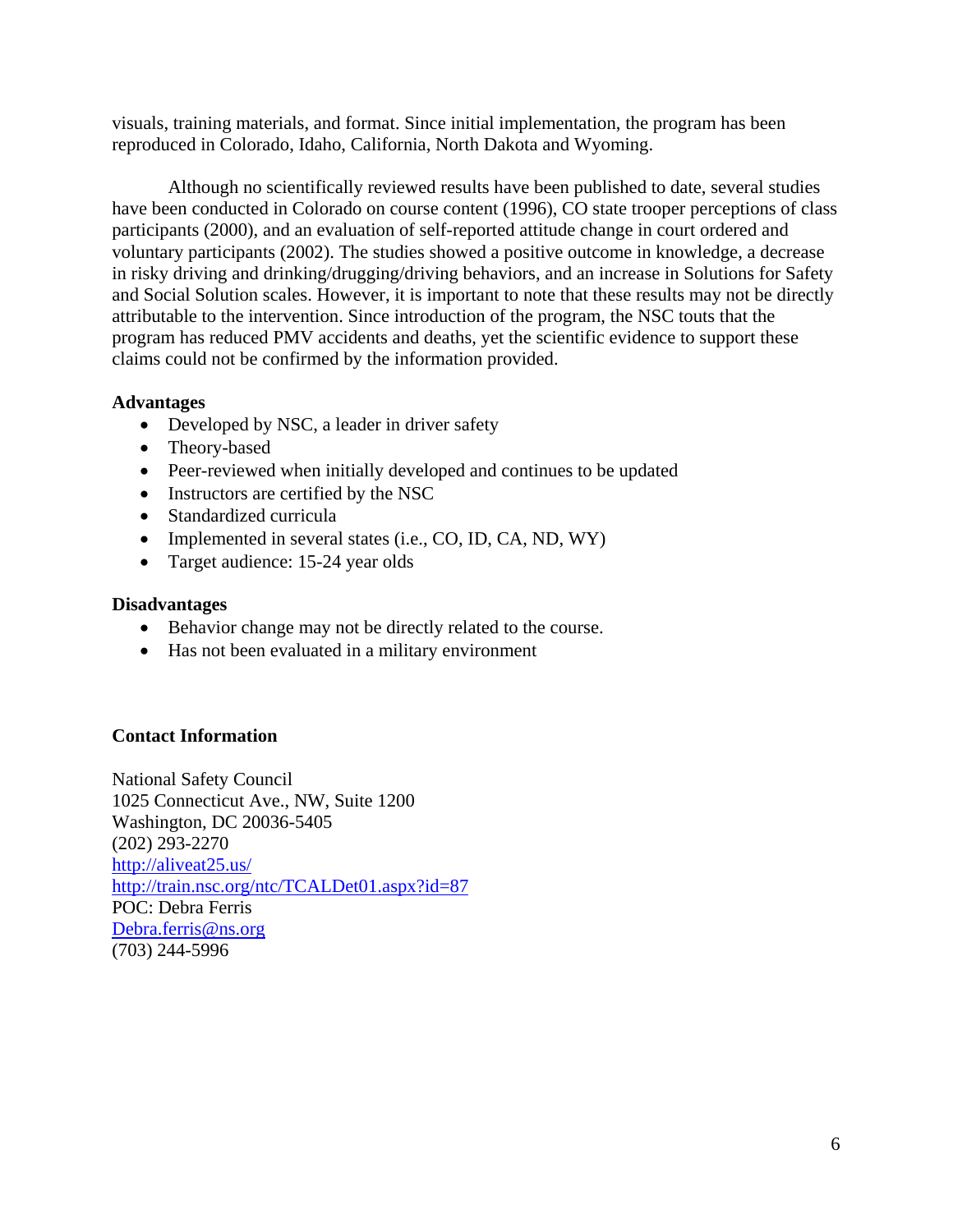#### **Attitudinal Dynamics of Driving (ADD)**

Behaviors addressed: PMV risk behavior in general

Target population: At-risk drivers (e.g., with prior violations, especially alcohol-related)

Total effectiveness score: 36

Ranking among six programs evaluated: 2

Ranking on each criterion:

| Behavior | Methodology | <b>Evidence Based</b> | Implementation | Goals/Objectives | Feasibility | Standardization<br>Instructor | Standardization<br>Curriculum | Total |
|----------|-------------|-----------------------|----------------|------------------|-------------|-------------------------------|-------------------------------|-------|
|          |             |                       |                | 3                |             |                               |                               | 36    |

\*Based on a 5-point Likert Scale.

#### **Synopsis**

The purpose of the Attitudinal Dynamics of Driving (ADD) program is to inform participants of their connection between driving behaviors and attitudes that impact decisionmaking and to help participants recognize the motivation behind effective and ineffective decision making. The recommendation for such a course was made by the NSC's International Advisory Committee. From the recommendation, the NSC approached Dr. William Glaser who wrote the book on Choice Theory, to develop the course. Since the course's inception, it has been updated 3 times. The course incorporates Choice Theory/Reality Theory (CT/RT) in its curricula. The course includes 4 sessions and lasts between 6 or 8 hours depending on the time purchased by the client.

The program is purchased by a company or implemented by a state and certified NSC instructors train the individuals that company has identified to train their employees. The course is standardized and trainers must maintain certification through annual trainings.

The course has been implemented by several companies and states. The Commonwealth of Massachusetts has instituted the course as a requirements for drivers that are driving under the influence/driving while intoxicated as a way to reduce the pressures on the court system. The Registry of Motor Vehicles conducted a study for the Commonwealth of Massachusetts in April 2010 and found that more than 349,000 drivers have completed the DDC-ADD course. Findings from the report focus on those drivers who participated in the course between 1 July and 30 September 2007 and compared the 12 month pre-ADD and post-ADD motor-vehicle records. The results indicate that "all participant groups had significantly fewer violations in the 12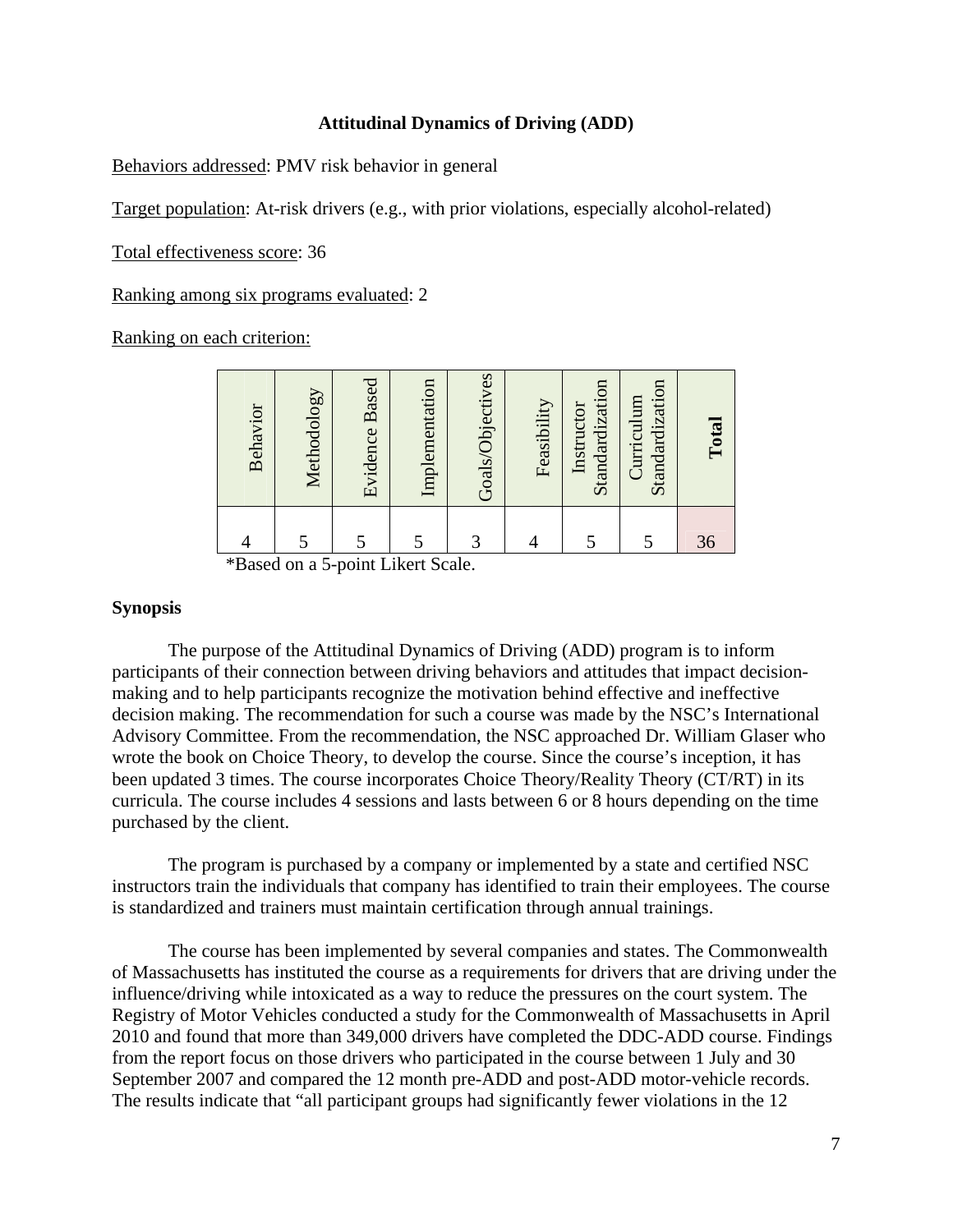months after taking DDC-ADD. The percentage of surchargeable incidents after DDC-ADD ranged from 61% decrease in major traffic violations for males to a 75% decrease in surchargeable violations for females" (National Safety Council, April 2010).

# **Advantages**

- Uses theory to change behavior
- Partnered with theorist to develop course
- Peer-reviewed when developed and continues to be updated
- Continues to show effectiveness through reports published by NSC and those states that implement the training

### **Disadvantages**

- Has not been evaluated in a military environment
- Not clear on how the goals are measured

### **Contact Information**

National Safety Council 1025 Connecticut Ave., NW, Suite 1200 Washington, DC 20036-5405 (202) 293-2270 http://train.nsc.org/ntc/TCALDet01.aspx?id=86 POC: Debra Ferris Debra.ferris@ns.org (703) 244-5996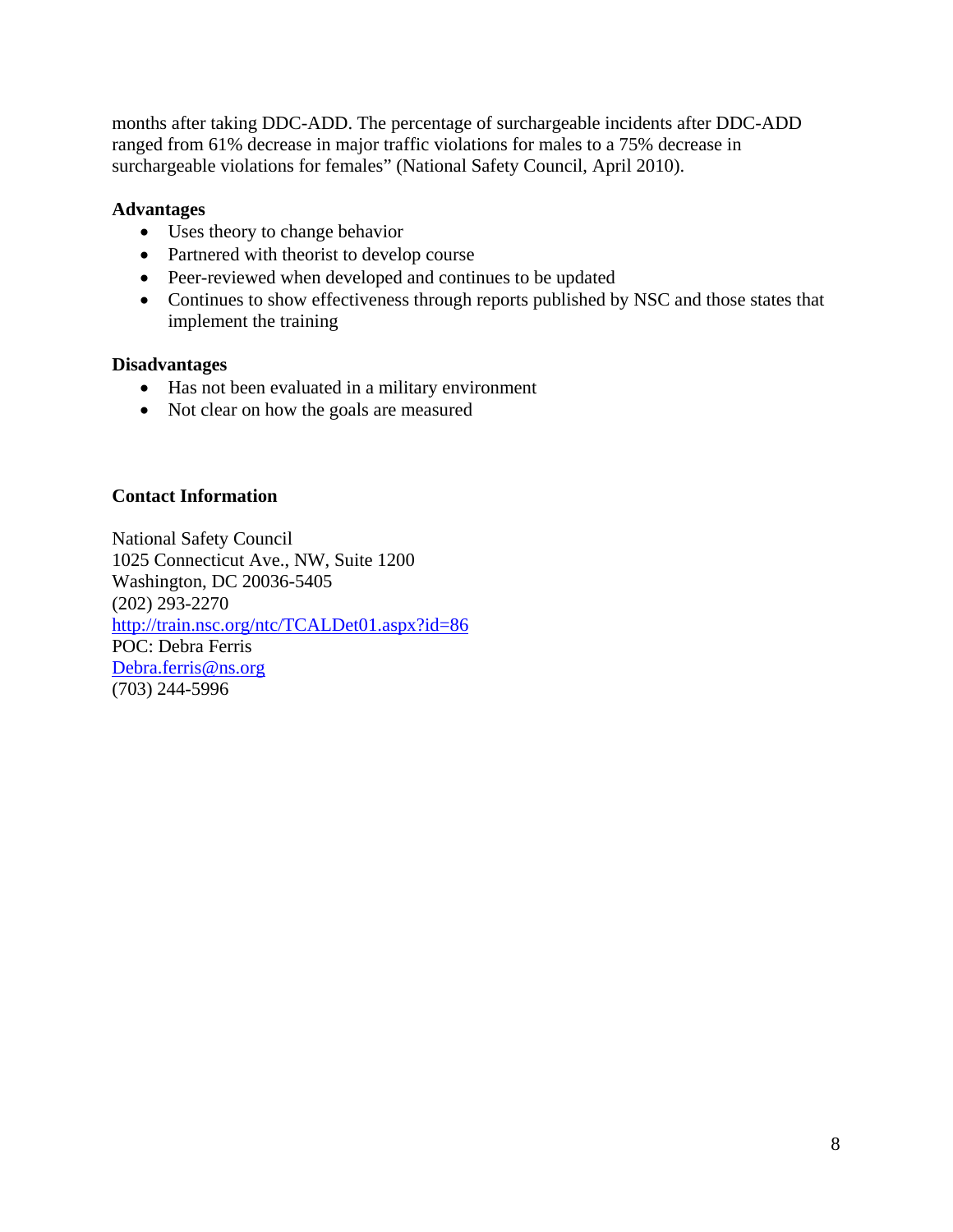# **AAA Driver Improvement Program (DIP)**

Behaviors addressed: PMV risk behavior in general

Target population: Violation offenders, fleet drivers and mature operators

Total effectiveness score: 26

Ranking among eight programs evaluated: 3

Ranking on each criterion:

| Behavior            | Methodology                 | <b>Evidence Based</b>  | Implementation | Goals/Objectives | Feasibility | Standardization<br>Instructor | Standardization<br>Curriculum | Total |
|---------------------|-----------------------------|------------------------|----------------|------------------|-------------|-------------------------------|-------------------------------|-------|
|                     |                             |                        |                | 3                |             |                               |                               | 26    |
| $*D$ <sub>and</sub> | $\sim$ $\sim$ $\sim$ $\sim$ | $m = 1.4$ Linear Coole |                |                  |             |                               |                               |       |

\*Based on a 5-point Likert Scale.

# **Synopsis**

The AAA Driver Improvement Program (DIP) was established for violation offenders, fleet drivers and mature operators and the goal of the program is to reduce crashes and save lives. DIP is not based on behavioral theory and no rigorous scientific evaluation has been conducted.

DIP has been implemented by AAA clubs and third party vendors in the U.S. and around the world. Several states utilize the course for offenders to reduce points accessed or dismiss traffic violations. The program has also been implemented by the Services (i.e., Coast Guard, Army, Navy and Marines).

DIP instructors must undergo 40 hours of training before certification and maintain certification by teaching two classes a year and returning every three years for an 8 hours re-certification course. The instructor training course includes 8 modules, DVDs and interactive classroom setting and is supplemented with "How to Drive" textbook. Instructors are tested on this information and must give a mock presentation to pass the course and be certified.

# **Advantages**

- Has been implemented by the Services (excluding Air Force)
- Has been implemented in the U.S. and world-wide
- Standardization of Instructors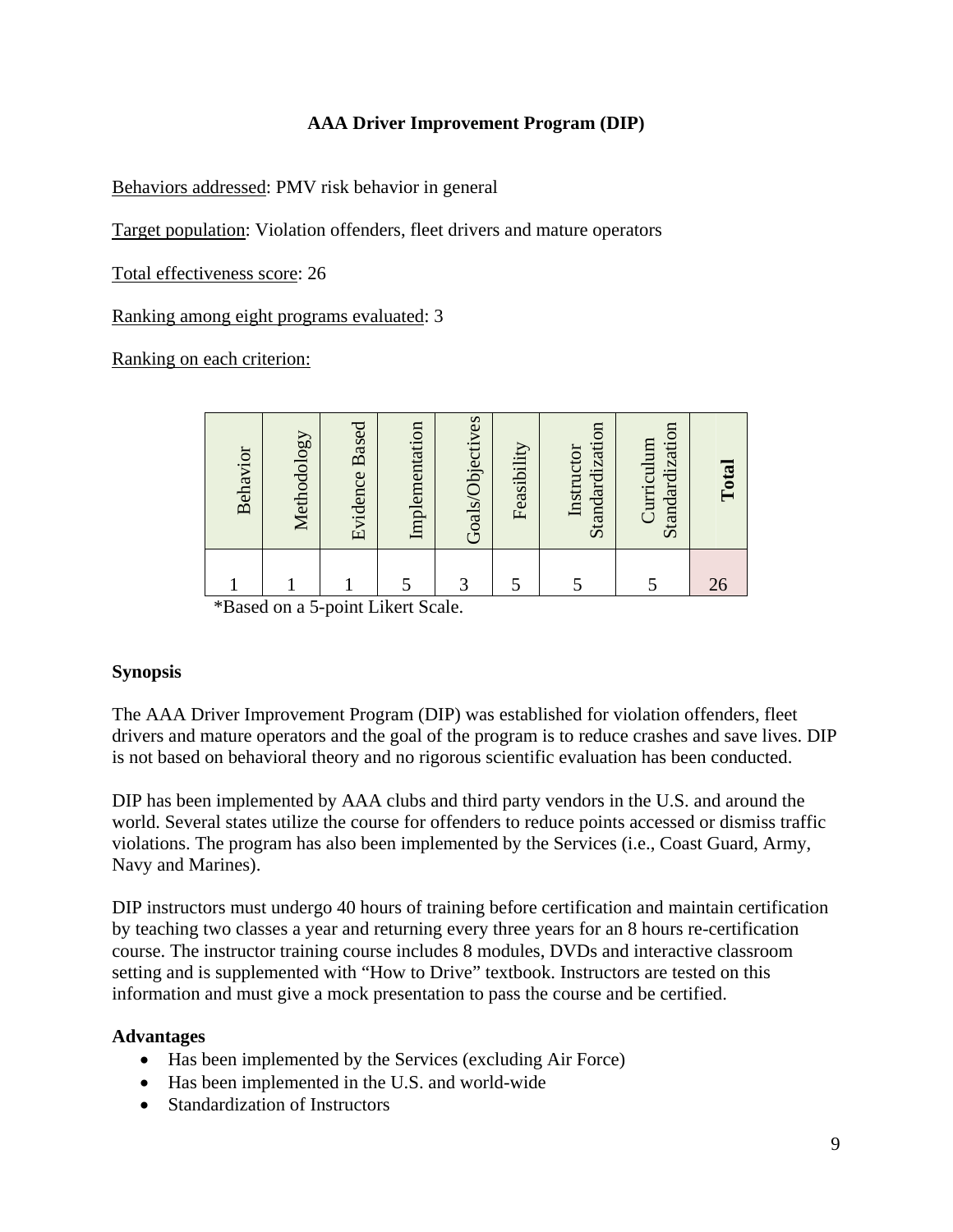• Re-certification of Instructors

# **Disadvantages**

- No basis in behavioral change theory
- Not scientifically evaluated to support goals/outcomes of the program

# **Contact Information**

AAA Driver Improvement Program Public Affairs MS 72 1000 AAA Drive Heathrow, FL 32746 http://www.aaaexchange.com/main/Default.asp?CategoryID=3&SubCategoryID=58&ContentID  $=107$ POC: Richard Chidester, Lead Instructor rchidester@national.aa.com (407) 444-7549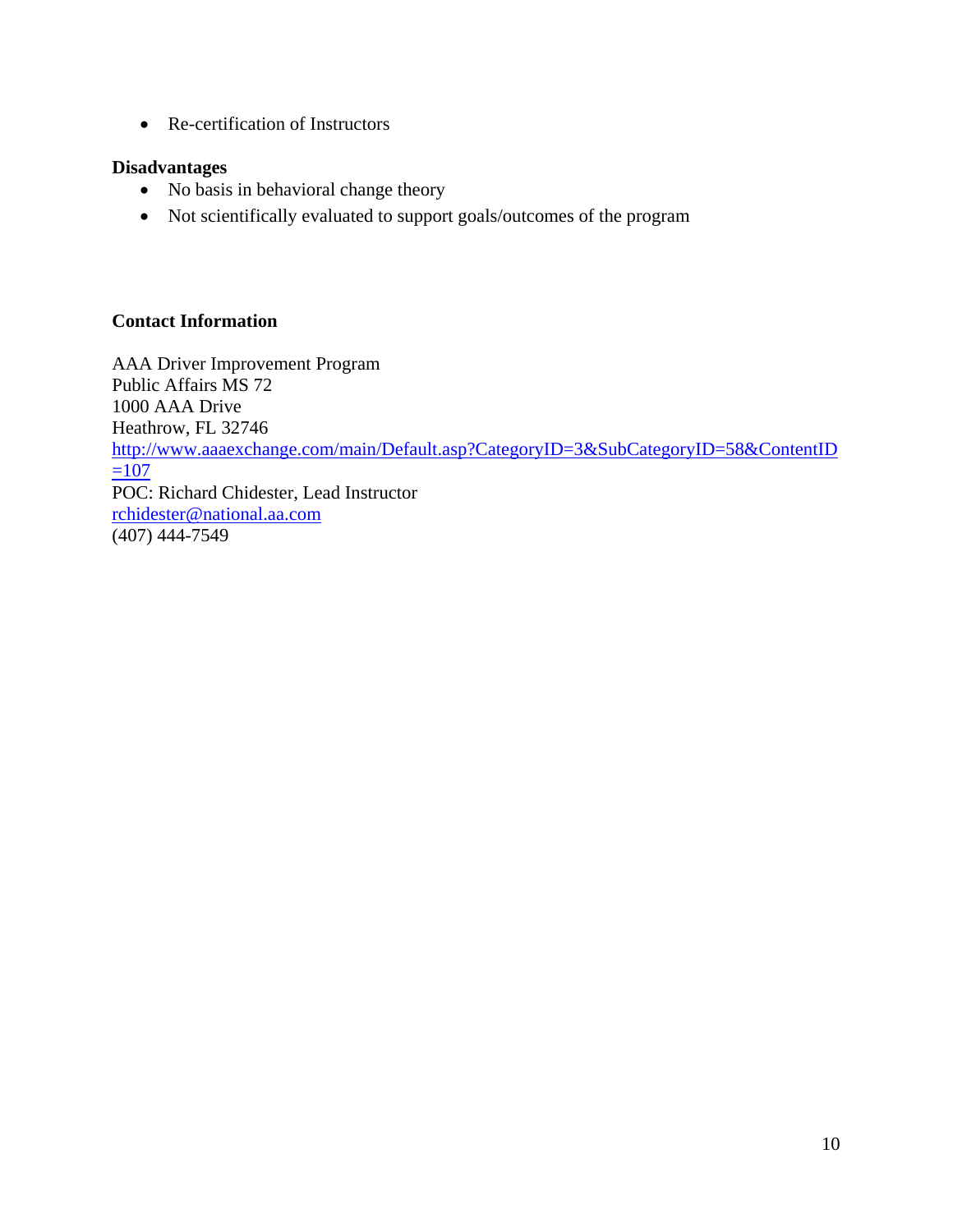#### **Road Rageous**

Behaviors addressed: PMV risk behavior in general

Target population: General population

Total effectiveness score: 22

Ranking among eight programs evaluated: 4

Ranking on each criterion:

| Behavior | Methodology | <b>Evidence Based</b> | Implementation | Goals/Objectives | Feasibility | Standardization<br>Instructor | Standardization<br>Curriculum | <b>Lotal</b> |
|----------|-------------|-----------------------|----------------|------------------|-------------|-------------------------------|-------------------------------|--------------|
|          |             |                       |                |                  |             |                               |                               |              |

\*Based on a 5-point Likert Scale.

### **Synopsis**

The goals of the Road Rageous campaign are to reduce collisions and change driving behavior. These goals are measured independently by each company that purchases the campaign as there are no specific assessments conducted by the Road Rageous company itself. Despite being developed by 3 psychologists, the campaign was not published in a scientifically reviewed journal and it did not include any specific basis in behavior change theory.

The campaign is provided in a classroom setting with 20-30 students. Companies can implement the campaign in one of two ways. The first is to identify individuals from within the company purchasing the campaign to become certified Road Rageous instructors and then return to the company to implement the training. The second is for the company to hire a certified instructor to teach the program to their employees. Training is conducted through the use of workbooks and videos and the didactic course instruction is flexible to facilitate dialogue from the students to the instructor and back such that the instructor uses the student's messages to incorporate the concepts of the course utilizing three teaching techniques; acknowledge witness and modify to teach the course concepts.

The campaign has been purchased and implemented by several companies, including the military (specifically the Navy, Marine Corp, Army Corps of Engineers) and the Florida Department of Motor Vehicles. The companies report a reduction in collisions and change in driving behavior resulting from use, but these results have not been published in any peerreviewed journals. No scientifically-based outcomes of the study were provided during the interview or on the website about the program.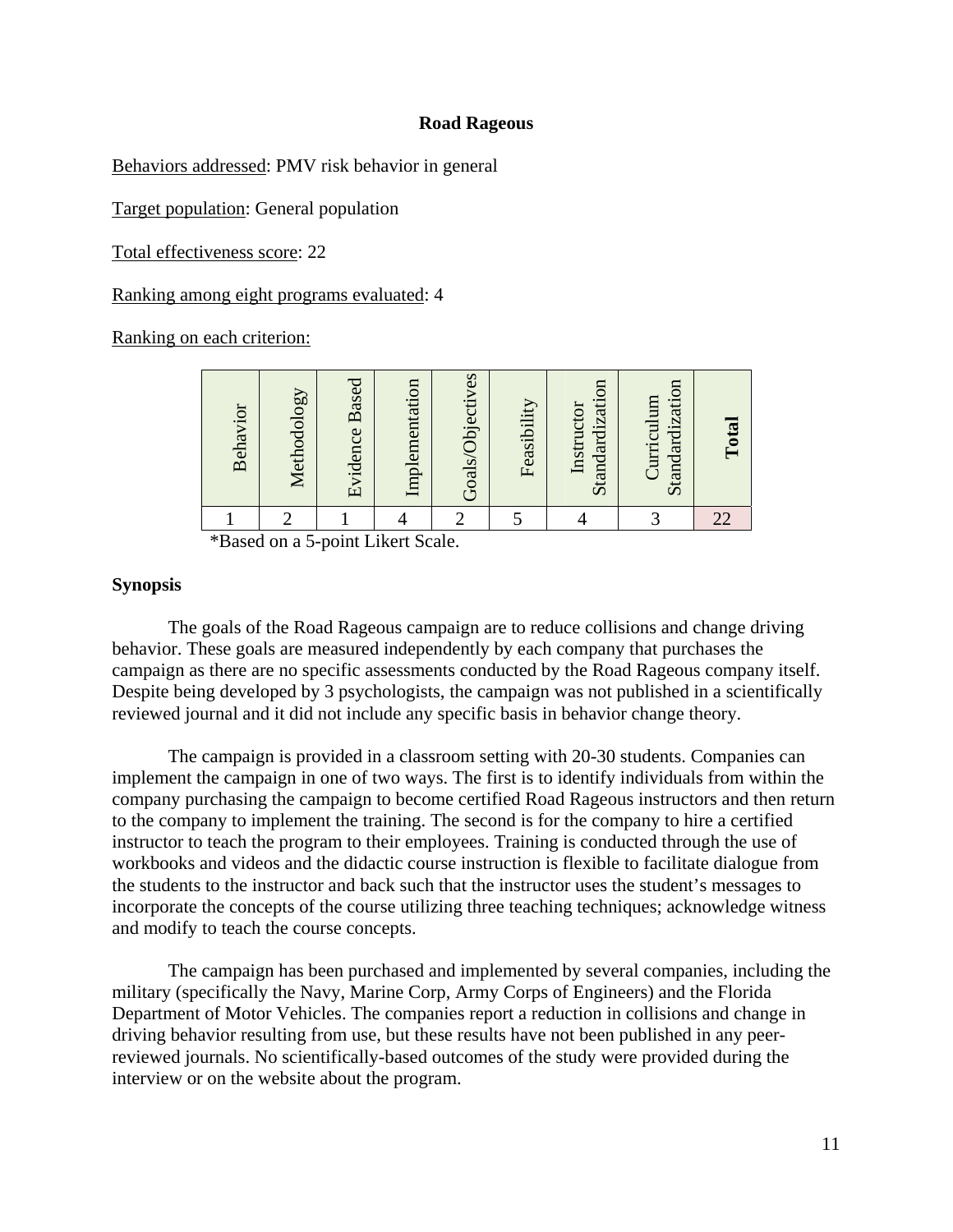### **Advantages**

- Has been implemented by the military (i.e., Army, Navy, Marines)
- Naval Safety Center has approved the course for Command use
- Facilitator-led or led by trained employees that have completed training

#### **Disadvantages**

- Unable to evaluate curriculum for course instructors
- Unable to evaluate course instructor certification
- Unable to evaluate curriculum for students
- No information available to support programs claims of being effective in reducing collisions and changing driving behavior
- Does not utilize a specific behavior change theory to modify driving behavior
- Has not been evaluated in a military environment

### **Contact Information**

American Institute of Public Safety (AIPS) 12334 NW  $51<sup>st</sup>$  Street Coral Springs, FL 33076 (954) 255-8510 (888) 458-2477 http://www.aipsnews.com/roadrageous.html POC: Jim Hoffheimer, President jhoffheimer@aipsmews.com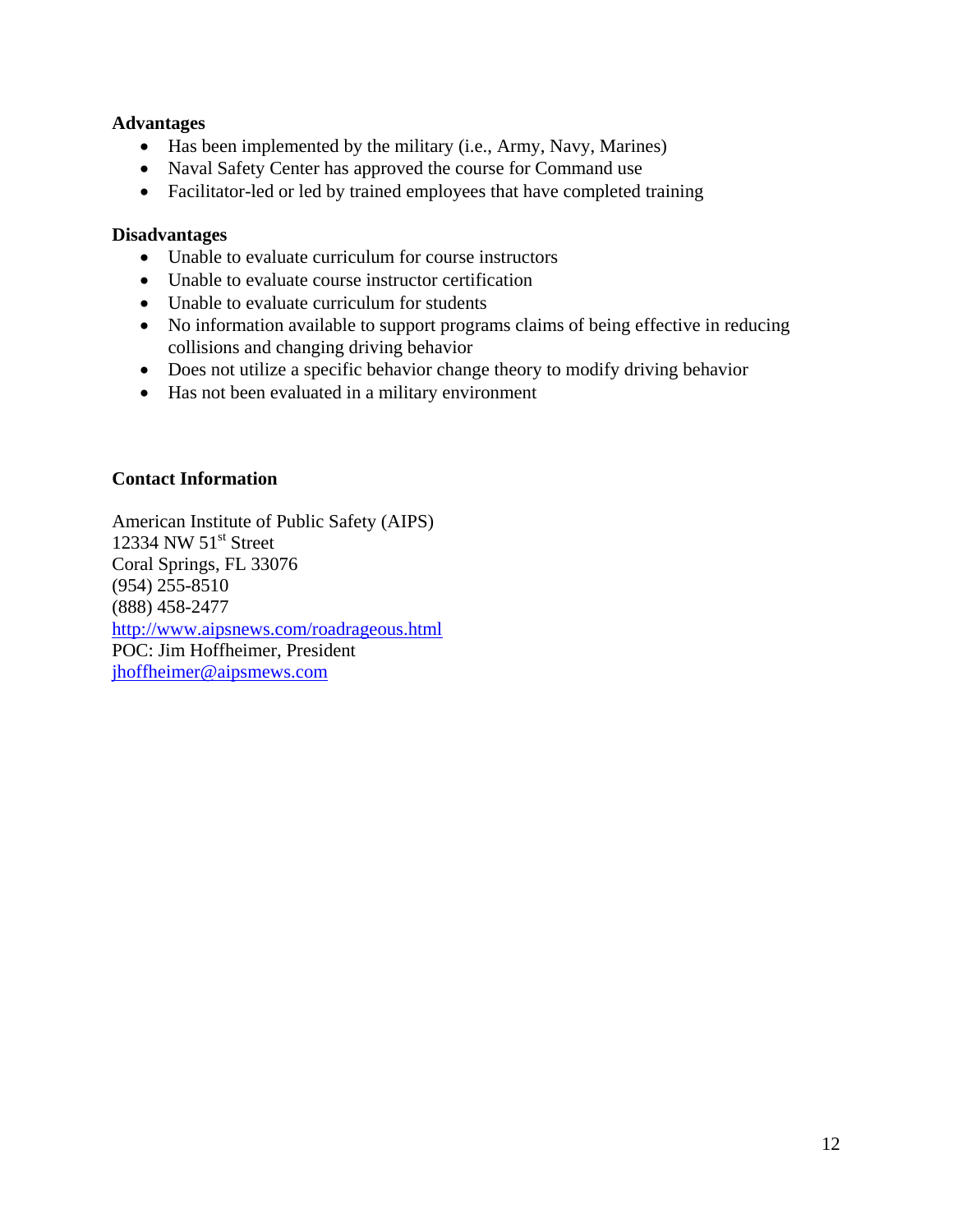#### **SafeStart**

Behaviors addressed: Safety behavior in general, PMV risk behavior is one component

Target population: General population

Total effectiveness score: 21

Ranking among eight programs evaluated: 5

Ranking on each criterion:

| Behavior | Methodology | Evidence Based | Implementation | Goals/Objectives | Feasibility | Standardization<br>Instructor | Standardization<br>Curriculum | Total |
|----------|-------------|----------------|----------------|------------------|-------------|-------------------------------|-------------------------------|-------|
|          |             |                |                |                  |             |                               |                               |       |

\*Based on a 5-point Likert Scale.

#### **Synopsis**

The goals of the SafeStart are to teach the 4 states that lead to critical errors and how/when to recognize them when at work, at home, or on the road. SafeStart is not specific to privately-owned vehicles and reducing driving injuries and deaths. However, the concepts are applicable to PMV operation and include a home kit that includes an episode entitled "SafeStart on the Road". This component applies the program concepts to driving. Driving is also addressed in one of the extended application units which are part of the continued training. The program was not developed based on any specific behavioral change theories.

The course itself is facilitator-led and includes 5 core units, 90 minutes each, and is to be taught over a 5-week to 5-month period. SafeStart facilitators at a company are trained in a 2-3 day "train the trainer" course by SafeStart consultants. The trainers are taken through the 5 core units and provided an interactive training process that includes story telling from each trainee's perspective and encounters with safety mishaps. Upon conclusion of the course, the trainees are certified and then train other employees on the program. The trainers should receive refresher training from SafeStart facilitators every 3-5 years in order to provide refresher training to the company's employees.

Companies that have had trainers trained and implemented the course have released vignettes and other information indicating the reductions they have measured/observed in their company. However, specific and measurable outcomes are not available from the SafeStart company directly. Each company measures their own success using its own standards. Due to the confidentiality of each company that has implemented the program, their results have not been published in peer-reviewed journals.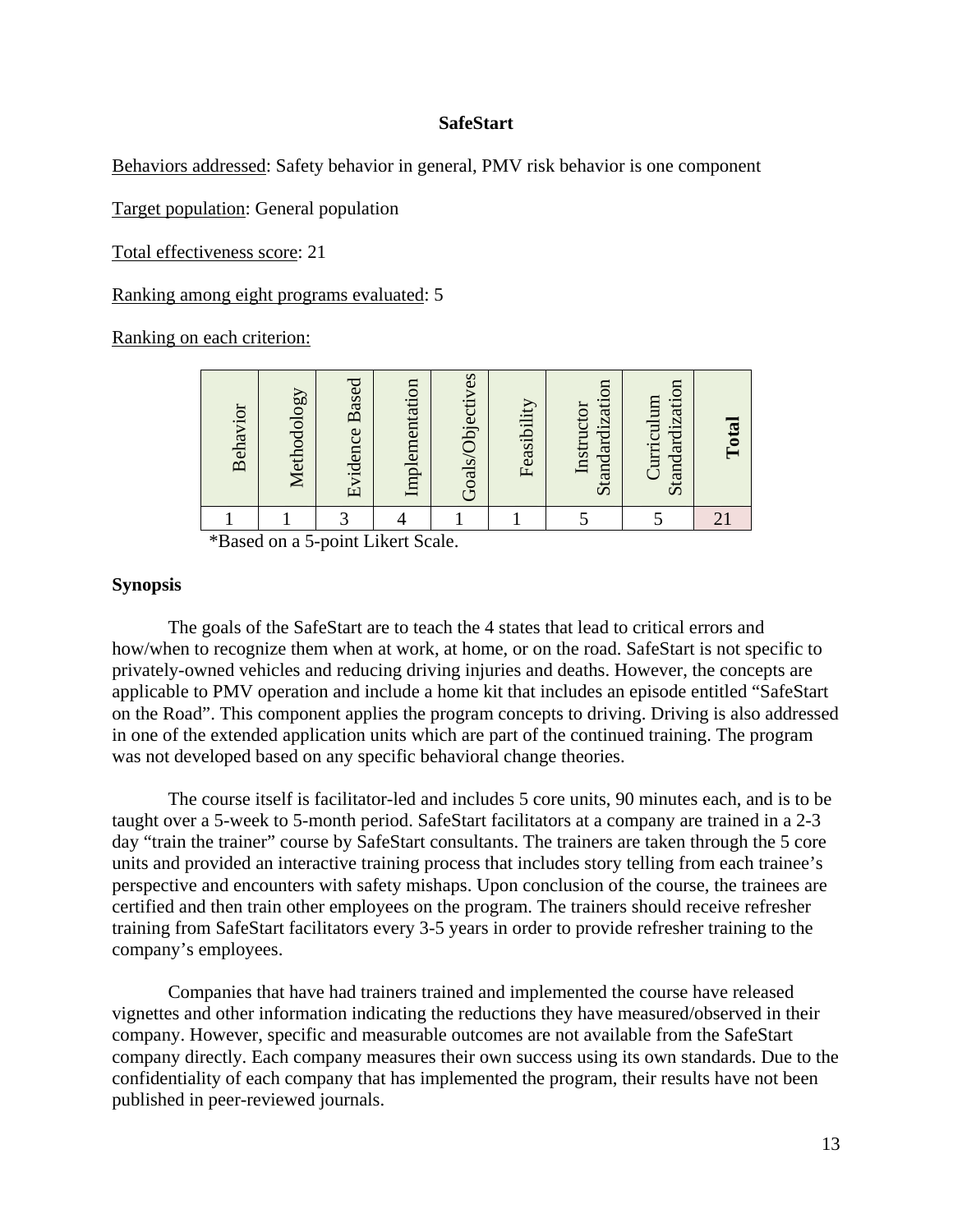#### **Advantages**

- Instruction materials (i.e., workbooks, videos) are standardized
- Facilitators are trained and certified to teach the program

#### **Disadvantages**

- Very limited relevance to PMV driving, thus unable to evaluate PMV portion of the program
- Program evaluation/measures of success are ad hoc (defined by each company that uses the program)
- No standard evaluation/measures of success by the SafeStart company itself
- Timeframe for implementation ranges from 5 weeks to 5 months

### **Contact Information**

Safe Start/SafeTrack POC: Kevin Robertson Box 320 335 University Ave Belleville, ON K8N5A5 (800) 267-7482 (613) 962-9577 http://www.safestart-safetrack.com/general.htm info@safestart-safetrack.com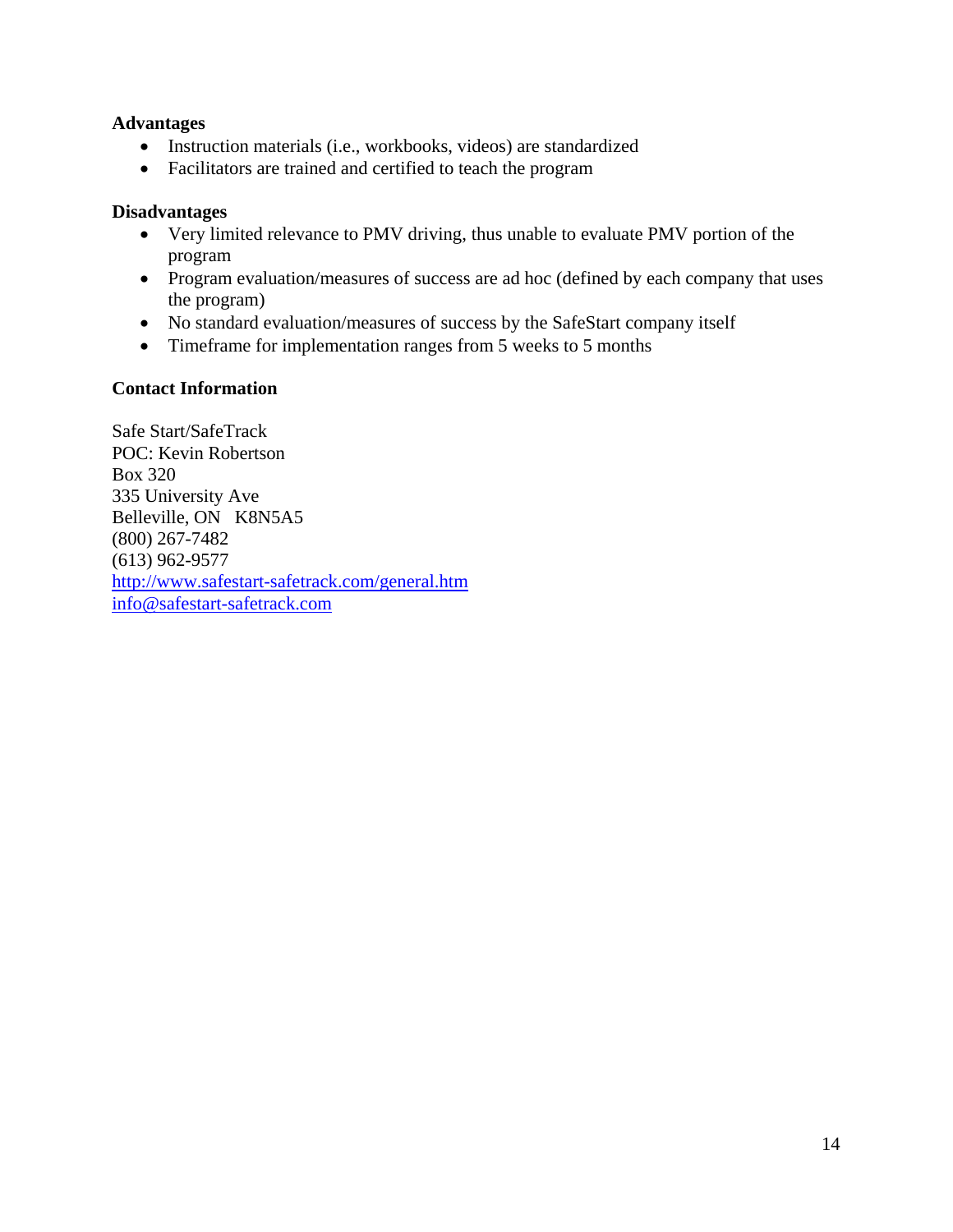#### **Save-a-Life Tour**

Behaviors addressed: Alcohol-related PMV risk behavior

Target population: General population

Total effectiveness score: 20

Ranking among eight programs evaluated: 6

Ranking on each criterion:

| Behavior | Methodology | <b>Evidence Based</b> | Implementation | Goals/Objectives | Feasibility | Standardization<br>Instructor | Standardization<br>Curriculum | Total |
|----------|-------------|-----------------------|----------------|------------------|-------------|-------------------------------|-------------------------------|-------|
|          |             |                       |                |                  |             |                               |                               |       |

\*Based on a 5-point Likert Scale.

#### **Synopsis**

The goals of the Save-A-Life Tour are to inform audience participants of the mistakes made when under the influence of alcohol at different levels of inebriation and to demonstrate to the participants the results of those mistakes. These goals/objectives are accomplished through hands-on experiences and vignettes/personal stories from the speaker that has been directly affected by driving while under the influence. The program uses video, personal stories, impact banners, and an intoxicated vehicle simulator with commentary. The program was not developed based on any specific behavioral change theories.

The program includes 8,000 pounds of equipment that provides 50 feet of awareness (e.g., coffin with a mirror saying reserved for next drunk driver) and approximately 6 hours of small group hands-on training. In a large group, there is didactic instruction, followed by a 15-20 minute video of poor choices and how it can affect someone's life. Next, a speaker that matches the demographics of the audience provides his/her personal story and how they and others were affected by the poor choice(s) they made. Participants then rotate through sessions that include a video and hands-on instruction on an hourly basis that include numerous stations with videos on driving while intoxicated, seatbelt use, distracted driving, and a motorcycle video. At least one participant enters a simulated car for 80 miles of road driving. During the virtual driving session, blood alcohol content (BAC) is increased while the moderator narrates the errors/mistakes that are being made as the driver becomes intoxicated while the audience watches.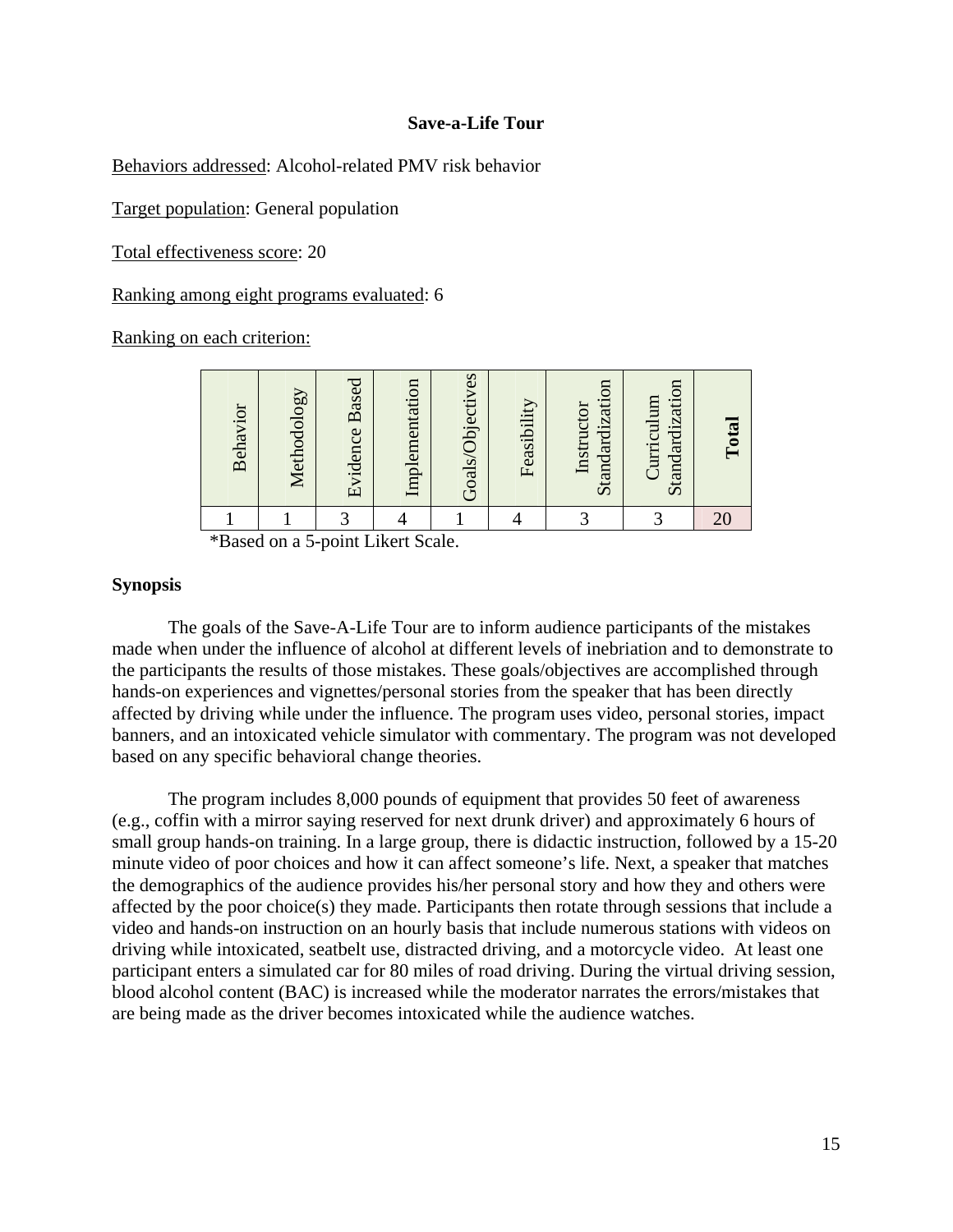The program has been used across all Services of the military and at non-military installations such as college campuses. According to the information provided, it is the only government-approved training program for the U.S. Armed Forces. Participants take a 10-15 question pre-program survey and respond to a similar post-program survey asking about what the participant learned. The information from the survey is sent to the contracting company within 2- 3 days following conclusion of the program. There is no specific assessment for evaluation of program objectives other than what was learned. There are no effectiveness publications in peerreviewed journals.

### **Advantages**

- Standardized videos and car simulator.
- Has been implemented in the military environment across the Services
- Scalable to accommodate various sized of military units

#### **Disadvantages**

- Unable to evaluate the didactic instruction, videos, or other materials
- Unable to evaluate instructor training
- Does not incorporate behavioral change theory to change behavior
- Unable to evaluate the programs claims of being effective in reducing collisions and changing driving behavior
- No standard evaluation/measures of success by the Save a Life company itself

#### **Contact Information**

Kramer Entertainment Inc. POC: Frank Mitidieri 3849 Lake Michigan Drive NW Grand Rapids, MI 49534 1-888-655-7263 http://www.savealifetour.com/ http://savealifetour.net/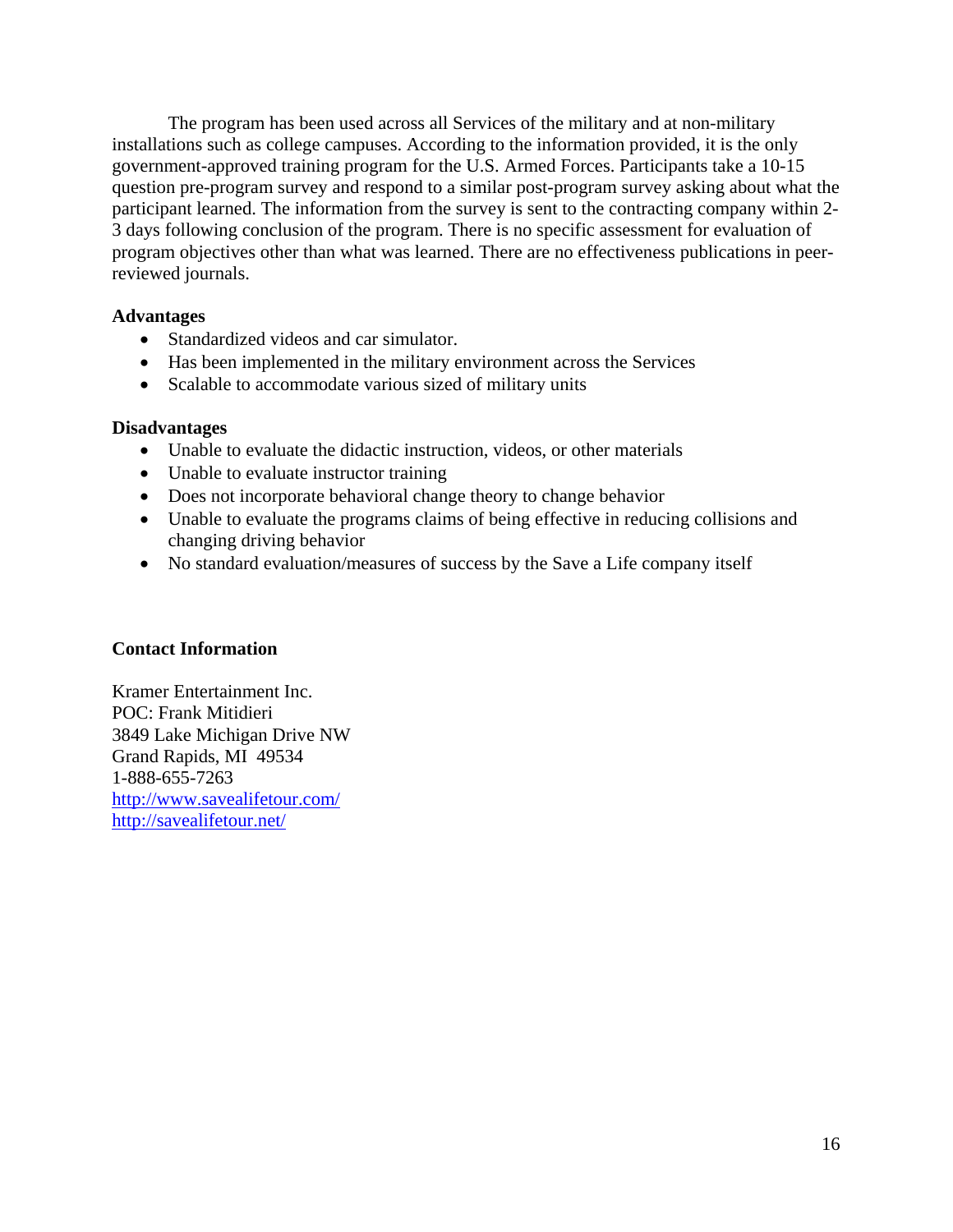#### **Smith Systems**

Behaviors addressed: Fleet driving risk behavior

Target population: General population

Total effectiveness score: 18

Ranking among eight programs evaluated: 7

Ranking on each criterion:

| Behavior | Methodology | <b>Evidence Based</b> | Implementation | Goals/Objectives | Feasibility | Standardization<br>Instructor | Standardization<br>Curriculum | $\Gamma$ otal |
|----------|-------------|-----------------------|----------------|------------------|-------------|-------------------------------|-------------------------------|---------------|
|          |             |                       |                | ⌒                |             |                               |                               | 18            |

\*Based on a 5-point Likert Scale.

#### **Synopsis**

The Smith System was developed in the 1940's by Howard Smith. The goals of the Smith System are to reduce mistakes and collisions and is accomplished by utilizing the 5 Keys to Safe Driving: 1) Aim high in steering; 2) Get the big picture; 3) Keep your eyes moving; 4) Leave yourself an out; and 5) Make sure they see you. The course, designed for a maximum of five students at a time, is primarily set-up for fleet driving but the concepts, skills and recommendations from the course can be applied to PMV driving. There is no known basis in behavioral theory.

Companies that purchase the Smith System identify individuals from their company they would like to be trained. These individuals attend a 5-day "Train-the-trainer" course. These trainers are then certified to return to the company as an instructor to implement the course. The Smith System course provides short didactic instruction followed by on-the-road driving that is initially led by the instructor demonstrating the 5 Keys to Safe Driving while the students watch. Each student gets to drive approximately 3 times throughout the one-day course and drive in the traffic he/she is accustomed to. After the initial driving session and coaching received by the instructor, the students conduct the coaching throughout the remaining driving sessions. Upon conclusion of the training, the instructor highlights each student's strengths and provides feedback on his/her areas for improvement.

There is no available published effectiveness data available, as this information is held individually by each company that has purchased the program.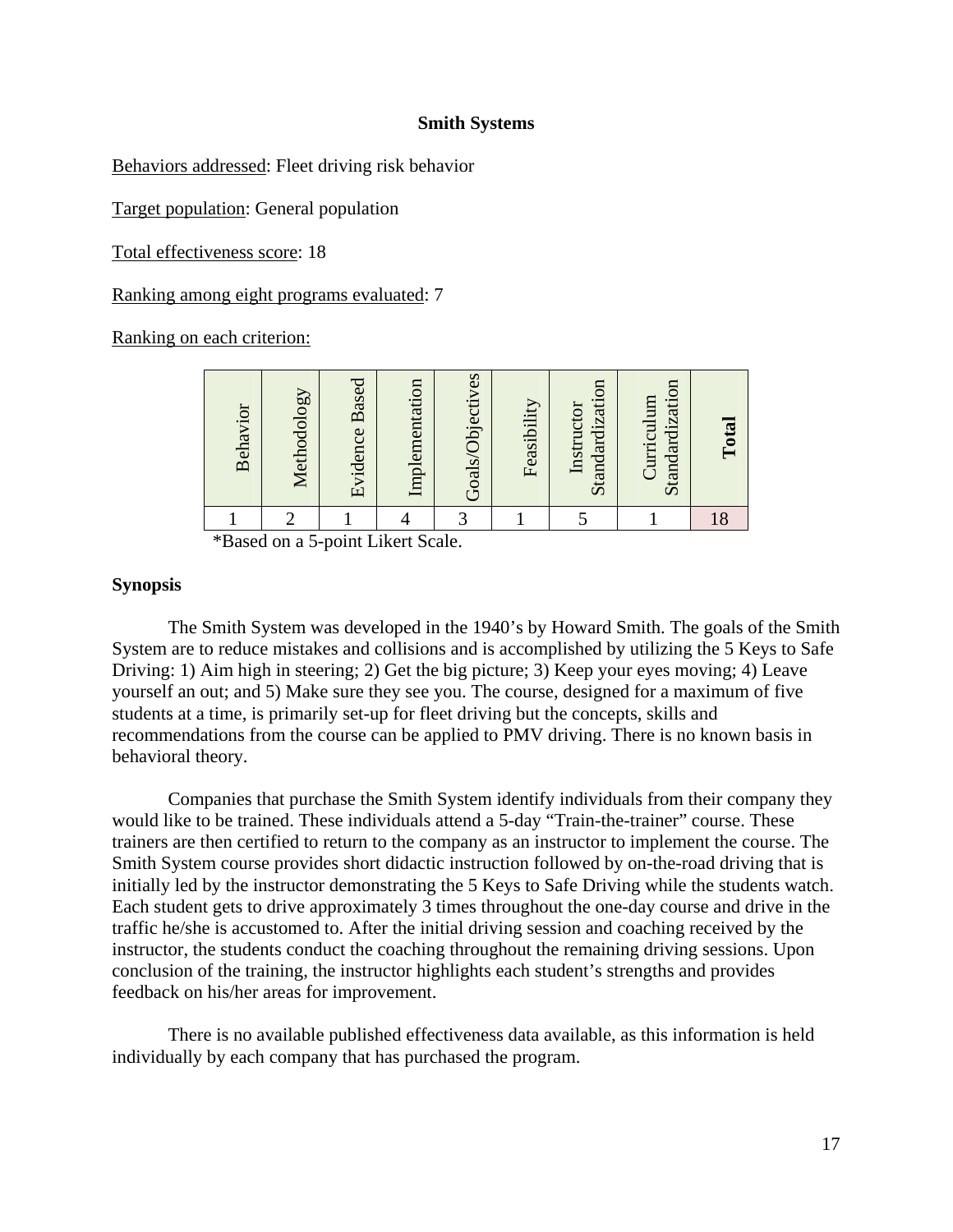#### **Advantages**

- Trainers receive a 5-day course and are certified by Smith Systems upon completion
- 1-day training with hands-on driving provided to participants

#### **Disadvantages**

- Designed for fleet drivers
- Maximum of 5 participants per instructor class
- Is not based in behavior change theory
- Unable to evaluate didactic instruction and methodology for behavior change
- Unable to evaluate reported effectiveness and outcomes

#### **Contact Information**

Smith System POC: Tim Marshall 2201 Brookhollow Plaza Dr. Suite 200 Arlington, TX 76006 (817) 652-6969 (800) 777-7648 http://www.smith-system.com/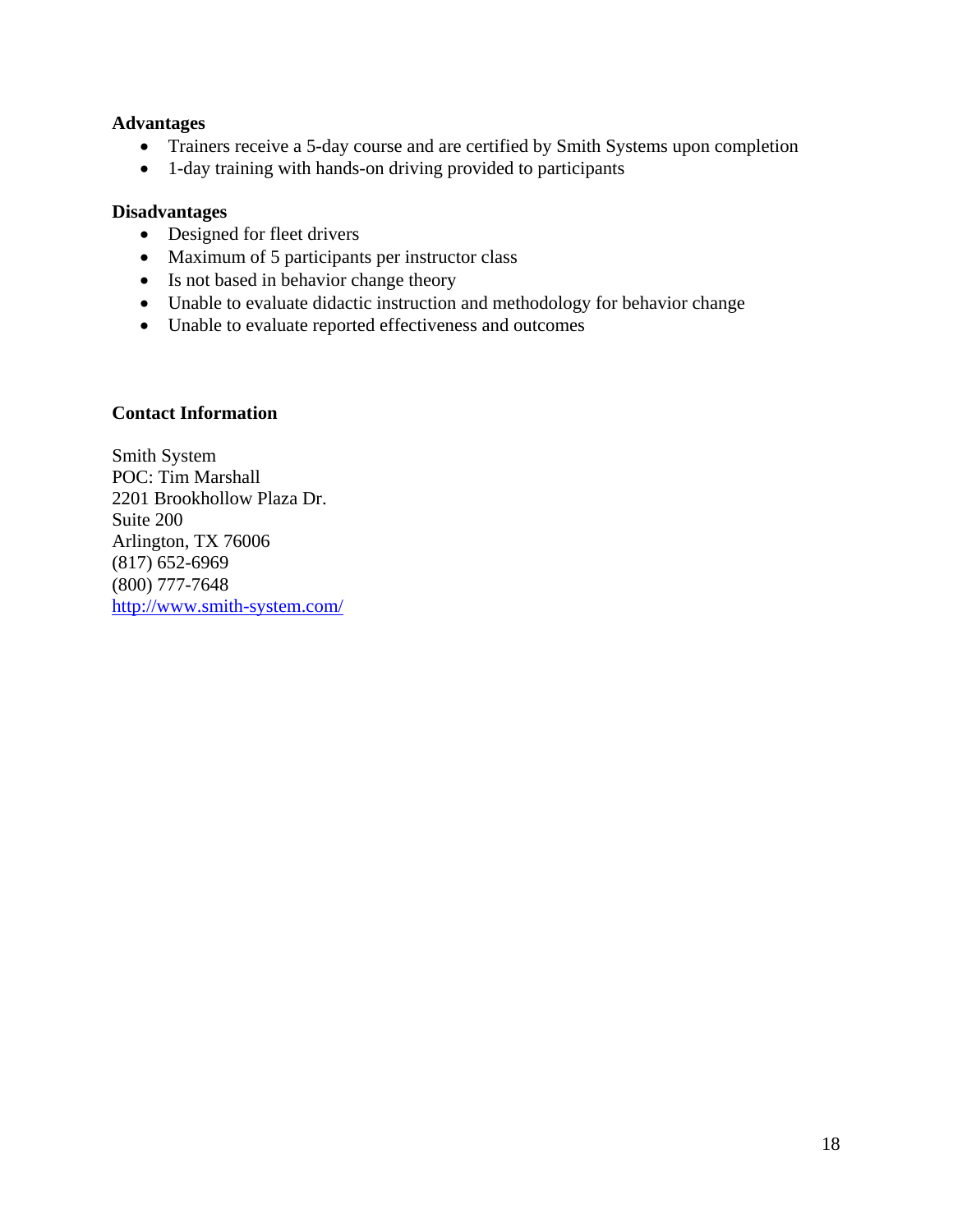#### **Stay Alive From Education (S.A.F.E.)**

Behaviors addressed: Drinking and driving, texting and driving, seatbelt use

Target population: Adolescents and college students

Total effectiveness score: 11

Ranking among eight programs evaluated: 8

Ranking on each criterion:

| Behavior | Methodology | <b>Based</b><br>Evidence | Implementation | Goals/Objectives | Feasibility | Standardization<br>Instructor | Standardization<br>Curriculum | <b>Tota</b> |
|----------|-------------|--------------------------|----------------|------------------|-------------|-------------------------------|-------------------------------|-------------|
|          |             |                          |                |                  |             |                               |                               |             |

\*Based on a 5-point Likert Scale.

#### **Synopsis**

 The Stay Alive From Education (S.A.F.E.) was developed in 1989 in Miami-Dade County, Florida to offer high school and college students information regarding the consequences of driving under the influence of alcohol and other drugs, not wearing seat belts, and texting while driving to help them make better choices. The S.A.F.E. educational program is taught by a paramedic or firefighter with over 10 years of experience. The instructor provides stories and examples according to a script that includes: (a) an introduction to include disclaimer about graphic images, (b) information on types of calls received, especially the trauma calls, (c) examples of trauma calls from alcohol/drug use and driving, not wearing seat belt, and (d) demonstration. There is no known base in behavior change theory and the instructor certification process was not clear.

 A study on the effectiveness of the S.A.F.E. program was conducted by a professor at the University of Miami in 2001. The results indicate an increase in knowledge, attitudes, and selfreported behaviors from one week prior to the program to one month after. However, the particular knowledge, attitudes, and behaviors measured were not clearly defined, the sample consisted of  $10<sup>th</sup>$  through  $12<sup>th</sup>$  graders at a magnet school, and lacked a control group who did not receive the intervention.

#### **Advantages**

 Study from University of Miami showed one-month effectiveness in increasing knowledge, attitudes, and behaviors of high school students.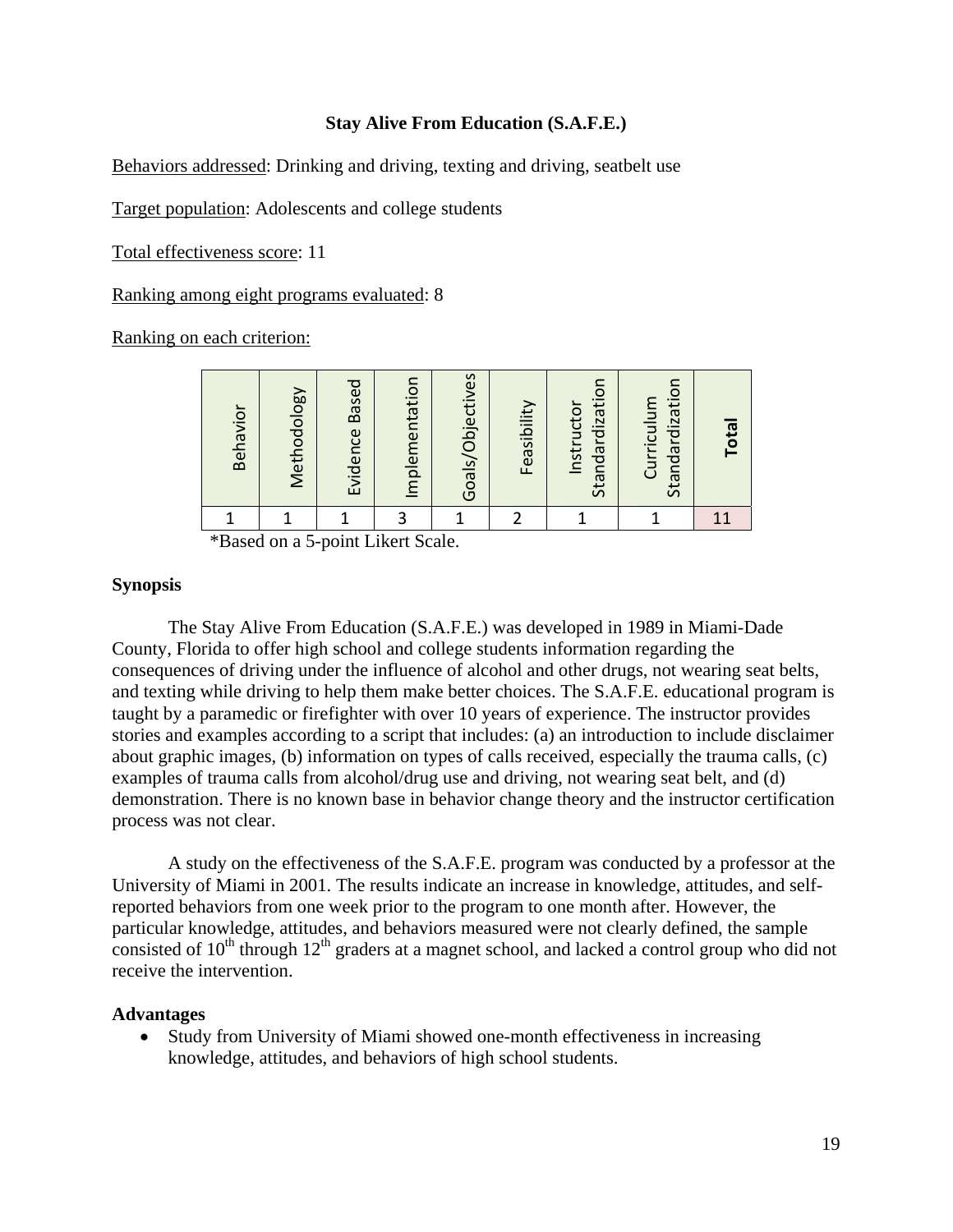#### **Disadvantages**

- No basis in behavior change theory
- Unable to evaluate curriculum/certification for course instructors
- Unable to ascertain details of story-based curriculum
- No standard evaluation/measures of success by S.A.F.E.
- Numerous methodological limitations of effectiveness study conducted
- Has not been evaluated in a military environment

# **Contact Information**

Florida SAFE Inc., Presenters of Street Smart POC: Joe McCluan, Assistant Director (321) 438-5321 www.safeprogram.com firemedic@cfl.rr.com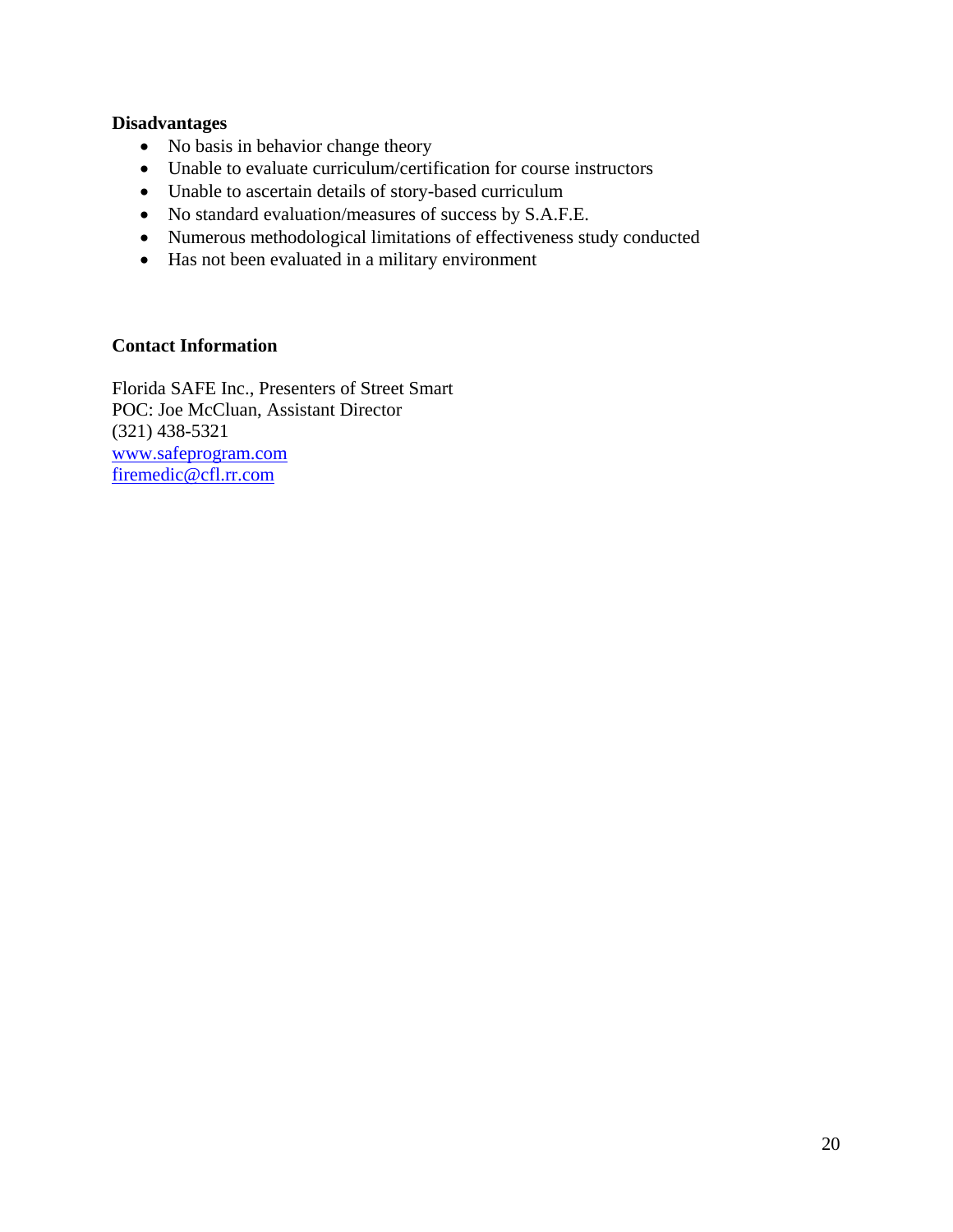### **Definitions of each Criterion**

**Behavior** - Program is based in behavioral change theory.

**Methodology** - Program has a clear methodological scientific design/approach that can be replicated.

**Evidence-Based** - The program has scientifically measurable, evidence based outcomes that have resulted in reduced PMV injuries and deaths.

**Implementation** - The program has been reproduced/implemented by other companies/military facilities.

**Goals/Objectives** - The program contains clear and measurable goals/objectives.

**Feasibility** - The program can be reproduced on the scale to implement within a military service.

**Instructor Standardization** - Instructors are taught through a standard process and standard curriculum

**Curriculum Standardization** - Curriculum (e.g., text, handouts, book(lets), and other information) is standardized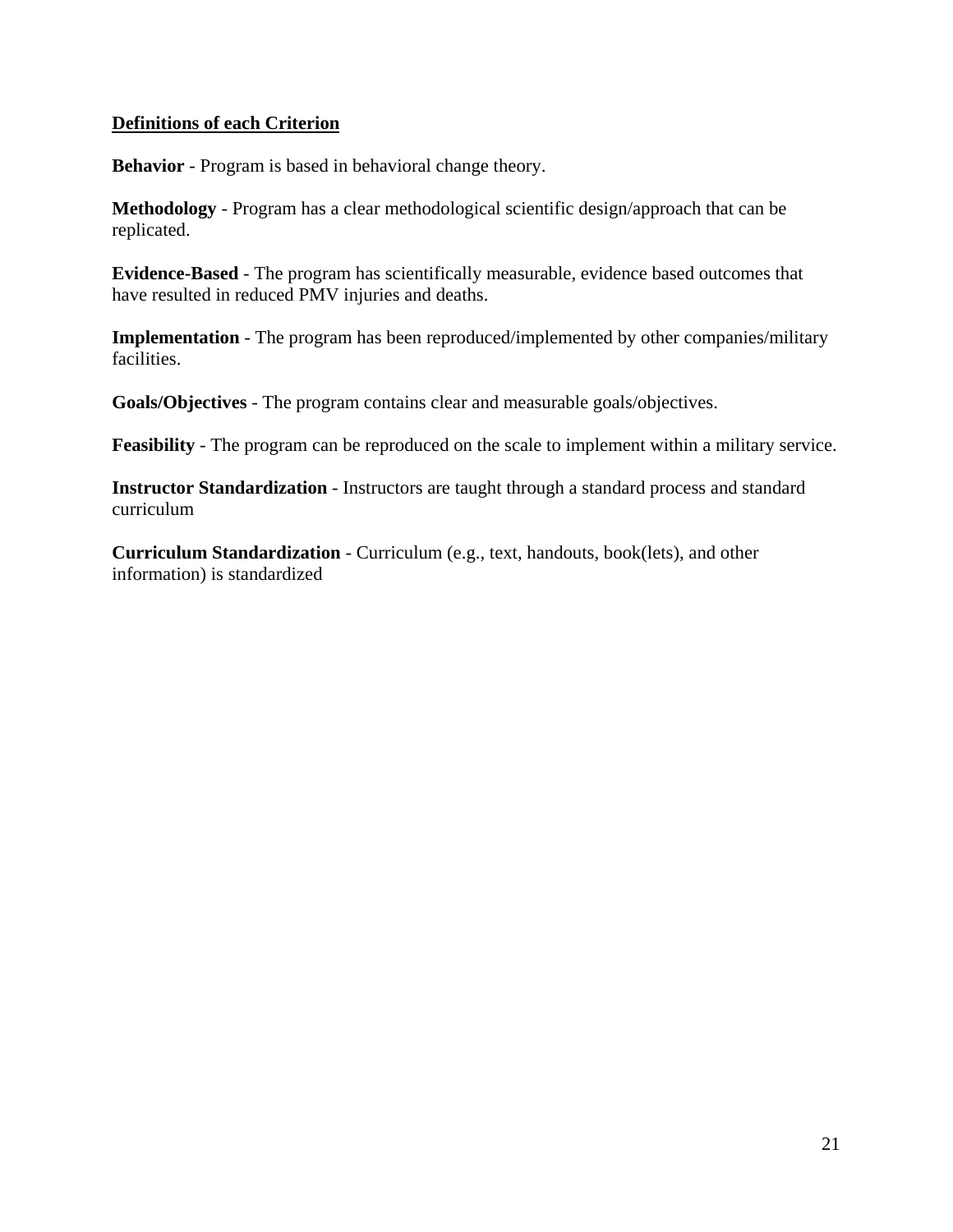**Section 2: Evidence-based PMV Risk Behavior/Attitude Interventions and Strategies – A Review of the Scientific Literature**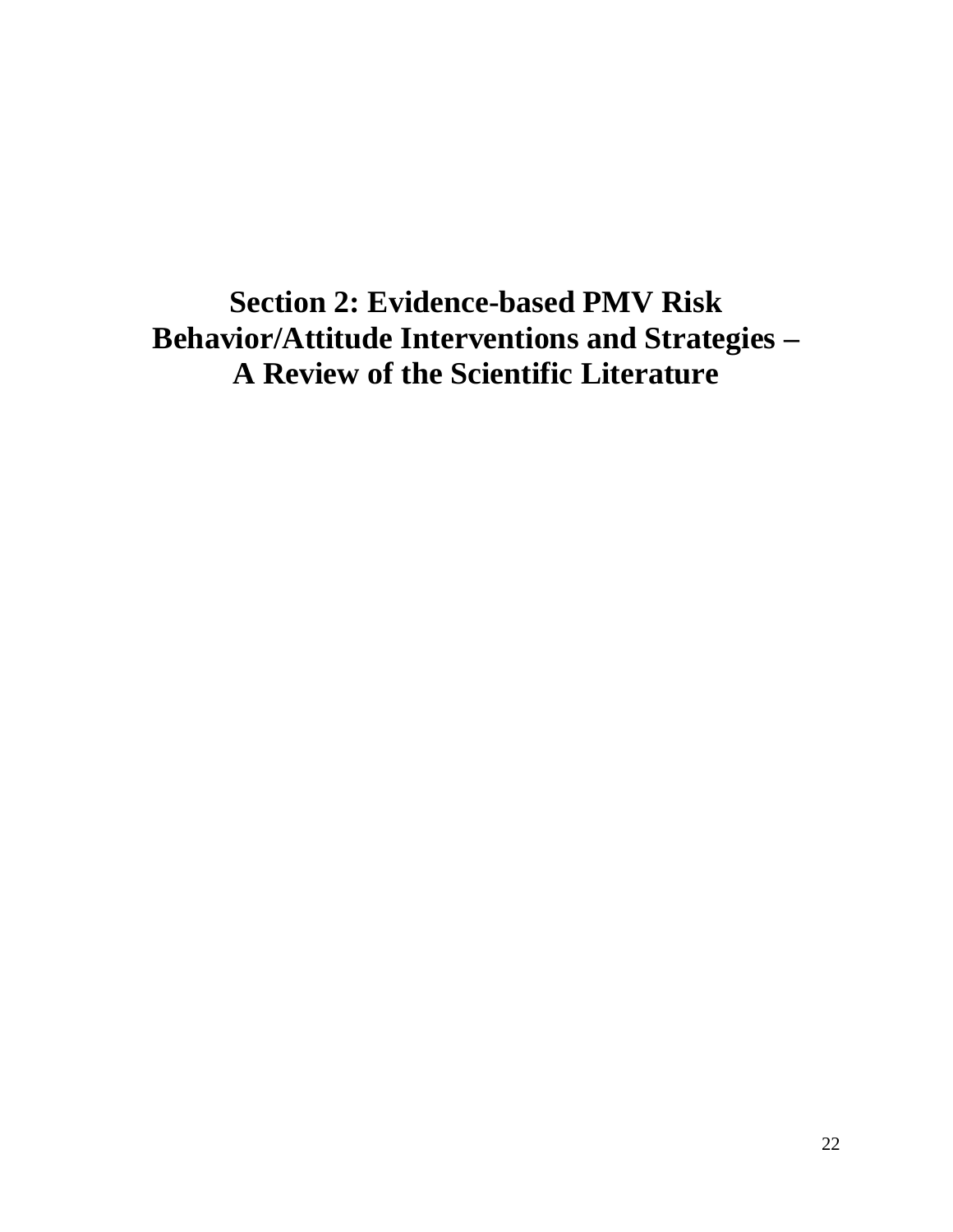### **Background and Methods**

A systematic review of PMV risk reduction strategies and interventions was undertaken. Section 2 of this guide provides examples of strategies and programs directed at reducing specific PMV risk behaviors that have been documented to be effective according to the scientific literature. Articles were identified by searching academic databases such as PubMed, PsychINFO, and ERIC, as well as internet search engines like GoogleScholar. Resulting abstracts of interventions were reviewed for relevance and effectiveness. Full-text articles were obtained for any strategy reported to be effective at reducing a PMV risk behavior or increasing a positive PMV behavior. The interventions and prevention strategies were categorized based on the major PMV risk behavior addressed according to the following list:

- Seatbelt use
- Driving after drinking
- Fatigued driving
- Speeding
- Distracted driving
- Other driving risk behaviors
- Motorcycle risk behaviors

Programs are briefly described in this Best Practices Guide, along details regarding their demonstrated impact or effectiveness evaluated. The articles are referenced in the bibliography. Safety officials and leadership are encouraged to adapt the evidence-based strategies that target specific risk behaviors as needs on particular bases are identified.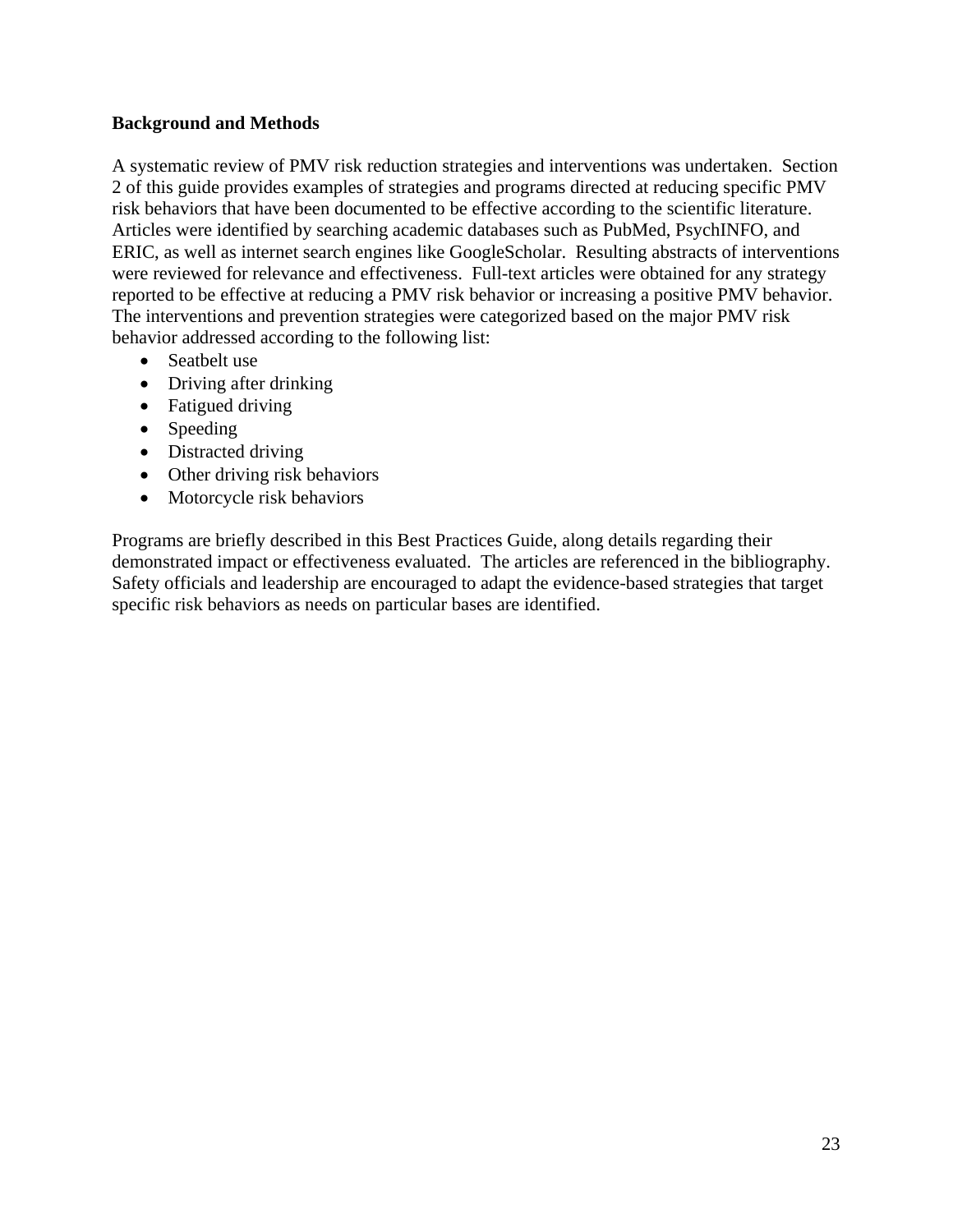# **Seatbelt Use**

### **Demerit points system:**

Penalty points legislation introduced in Italy in which prior fines and points doubled for not wearing a seatbelt as part of larger intervention to toughen traffic laws. There was an increase in observed seat belt use of 51.8% (95% CI 48.7% to 54.9%) among drivers, 42.3% (95% CI 39.2% to 45.5%) among front passengers, and of 120.7% (95% CI 99.4% to 144.3%) among rear passengers. (Zambon, Fedeli, Visentin, Marchesan, Avossa, Brocco and Spolaore, 2007)

# **Visual prompt:**

Sign posted at intersection that said ''Buckle up, Stay safe''. Safety belt usage was stable across 4 years at approximately 80% for both male and female drivers and front seat passengers for the six communities with signs and was approximately 55% for control sites. (Cox, Cox, and Cox, 2005)

A press release, signs, and posters were posted warning of day and night seatbelt enforcement throughout the city and at the exits of all drinking establishments as well as several shopping malls. In general, seatbelt use rose an average of 5% during enforcement and 3% postenforcement. (Malenfant and Houten, 1988)

# **Person-held visual prompt:**

Individual displays poster reading ''Please Buckle Up—I Care'' to drivers exiting a parking lot. Drivers who complied were then shown the ''Thank You'' side of the poster for approximately 10 s. Seatbelt use rose from 44% to 78%. Post-intervention seatbelt use dropped to 64%. No one who buckled their seatbelt unbuckled it a block away. (Clayton, Helms, and Simpson, 2006)

In Phase I, an individual displays poster reading ''Please Buckle Up—I Care'' to drivers facing traffic. Drivers who complied were then shown the ''Thank You'' side of the poster. In Phase II, an individual displays poster reading 'Click It or Ticket'' with no obvious police presence. Drivers exposed to the "Click It or Ticket" prompt were significantly more likely to wear seat belts and/or buckle up than were drivers exposed to "Please Buckle Up—I Care". **(**Clayton and Helms, 2009)

#### **Behavioral change counseling:**

Twenty-minute behavioral change counseling on seatbelt use as part of a six-topic general risk behavior intervention. Those assigned to the intervention group underwent a 20-minute session of BCC with a trained therapist. The experimental group was 34% more likely to wear seatbelts compared to a control group at 3 months  $[OR = 1.34 (1.00-1.79)]$  and 47% more likely at 6 months  $[OR = 1.47 (1.09-1.96)]$ . (Johnston, Rivara, Droesch, Dunn, and Copass, 2002)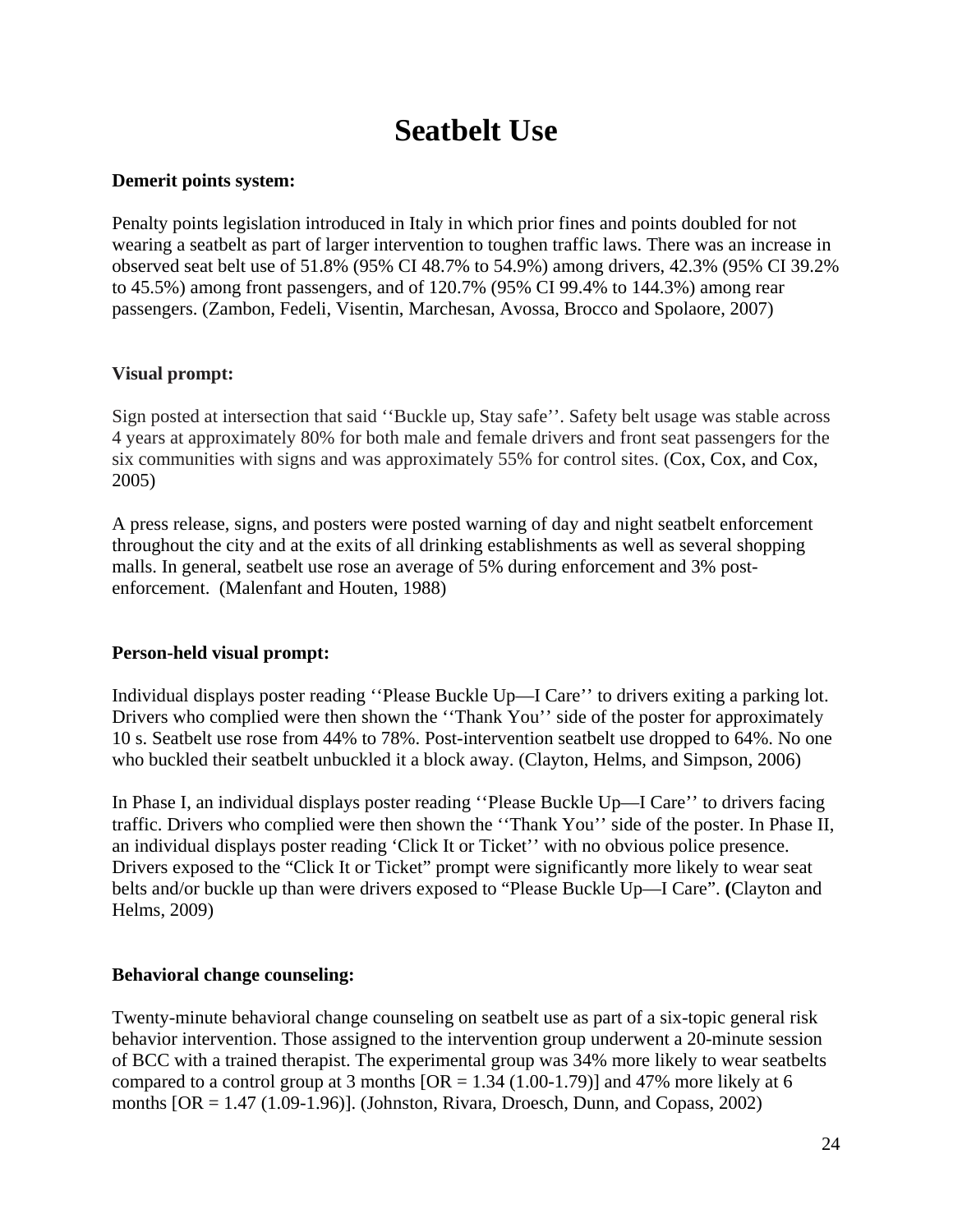# **Sweepstakes:**

Individuals were "caught" wearing their seatbelts and entered into a raffle to win gift certificates donated by community merchants. Faculty and staff increased their belt usage markedly, whereas students increased their belt use only slightly. A cost-effectiveness analysis indicated that the sweepstakes cost an average of \$0.98 per each newly buckled driver. Seatbelt usage diminished to initial baseline levels after the final withdrawal of the program. (Rudd and Geller, 1985)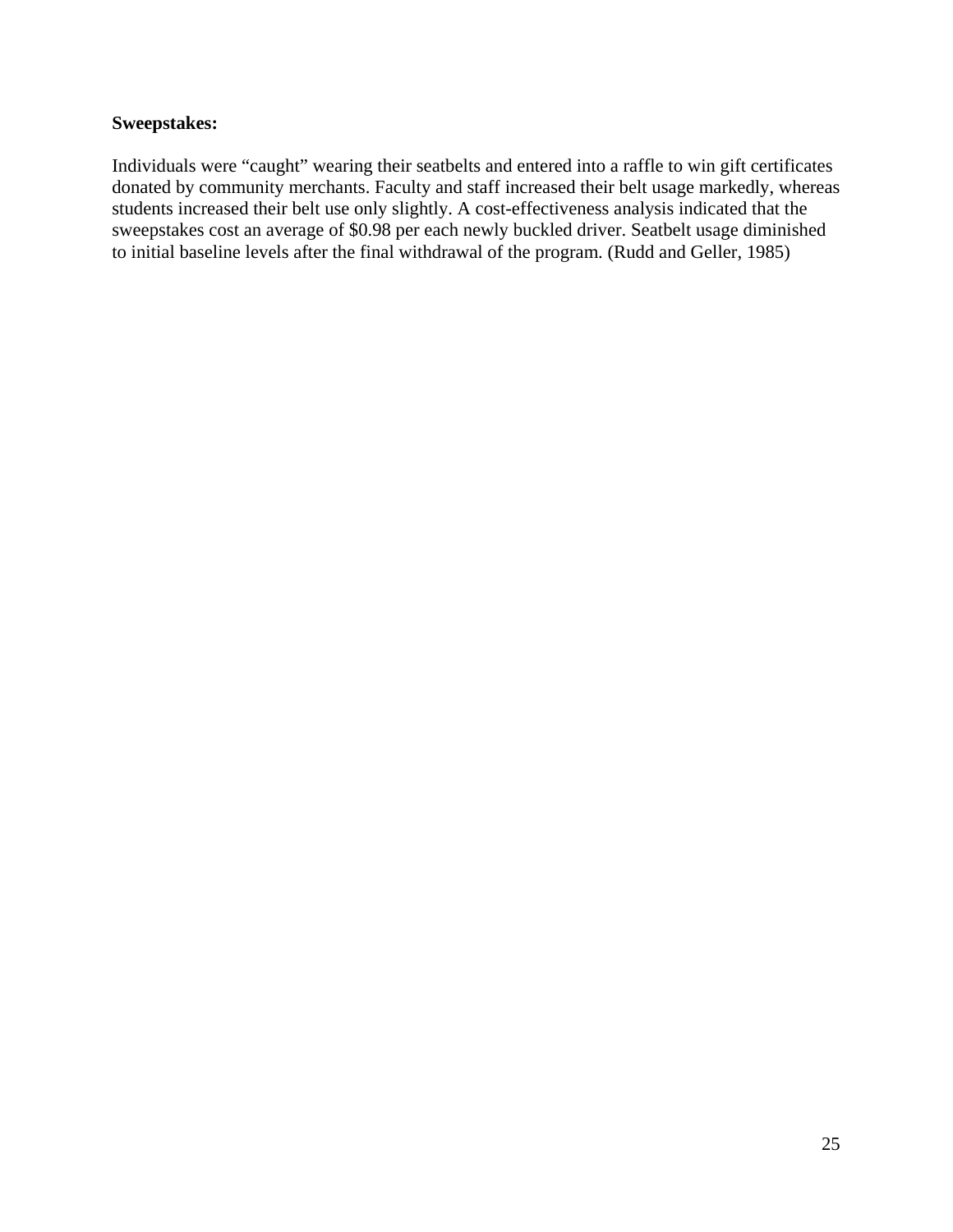# **Driving after Drinking**

### **Employer-based program with immediate consequences:**

Mandatory alcohol testing programs for motor carrier drivers (pre-employment testing, random testing, reasonable suspicion testing, and post-accident testing). Those with Blood Alcohol Concentrations (BACs) above 0.04 g/dL (i.e., the legal limit) suspended immediately. Those who register a BAC of 0.02–0.03 g/dL are removed from duty for 24 hours. The prevalence of alcohol involvement in fatal crashes decreased by 80% among motor carrier drivers and 41% among non– motor-carrier drivers. With adjustment for driver age, sex, history of driving while intoxicated, and survival status, implementation of the mandatory alcohol testing programs was found to be associated with a 23% reduced risk of alcohol involvement in fatal crashes by motor carrier drivers  $[OR = 0.77, (0.62-0.94)]$ . (Brady, Baker, DiMaggio, McCarthy, Rebok, and Li, 2009)

### **Secret witness reporting program:**

Information leading to the arrest of a drunk driver resulted in a \$100 reward to the anonymous tipster. In its first decade, the citizen reward program appears to have averted some 275 alcoholrelated accidents for social cost savings of between \$21,000 and \$5.6 million. Further, possibly 4495 arrests were precluded, saving some \$1-3 million in arrest-related costs. (Van Vleck and Brinkley, 2009)

# **Educational programs:**

Four weekly sessions for a total of 10 hours with information on the effects of alcohol and other drug use on driving ability and health, feedback on the severity of alcohol-related problems and focus on developing a written Driving Under the Influence (DUI) avoidance plan with personalized information on future risk for DUI, group activities, and homework assignments. The hazard of recidivism was lower for individuals who completed the program than for individuals who did not complete or did not enroll in the program. Recidivism rates were further reduced following the introduction of curriculum revisions. Attendance of court-mandated remedial intervention programs lower subsequent DUI arrests and program content is associated with lower rates. (Robertson, Gardner, Xu, and Costello, 2009)

Twelve-hour educational program focusing on participants controlling their driving, teaching students to make a decision before leaving home not to drive to a drinking event, thus greatly limiting the possibility of drinking and driving. Offenders receiving the experimental curriculum exhibited significantly lower 1-year and 2-year recidivism rates than those receiving the traditional curriculum focusing on participants attempting to find a ride home after participants have failed to control consumption and realize that they have had too much to drink. (Rider, Voas, and Kelley-Baker, 2007)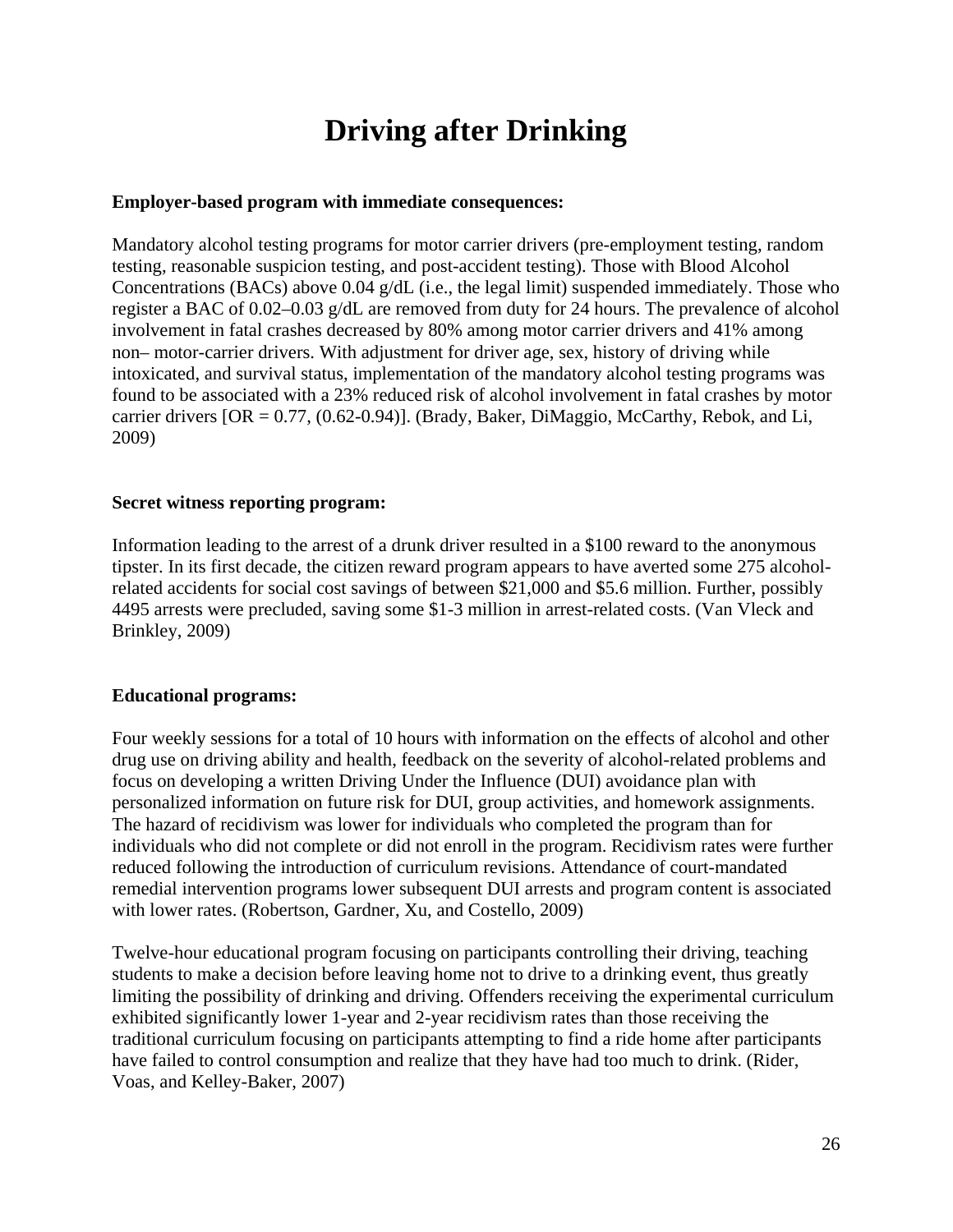#### **Incentive-based program:**

Free entrance to Milan nightclub for one month if BAC below legal limit upon leaving club. Experimental group's mean BAC was significantly lower than control group's BAC. (Aresi, Fornari, Repetto, and Scolari, 2009)

### **Family-based program:**

Family-based session to improve driver's decision-making skills and develop clear standards regarding driving-related behavior, including a written contract stating expectations, a plan for monitoring compliance with these expectations, and consequences for compliance or noncompliance. Experimental groups was significantly less likely to drive under the influence of alcohol and to ride in a car with someone under the age of 21 who had been drinking. Intervention participants were less likely to drive without a license and use drugs and drive. No differences were found with respect to receiving traffic tickets or getting into accidents. (Haggerty, Fleming, Catalano, Harachi, and Abbott, 2006)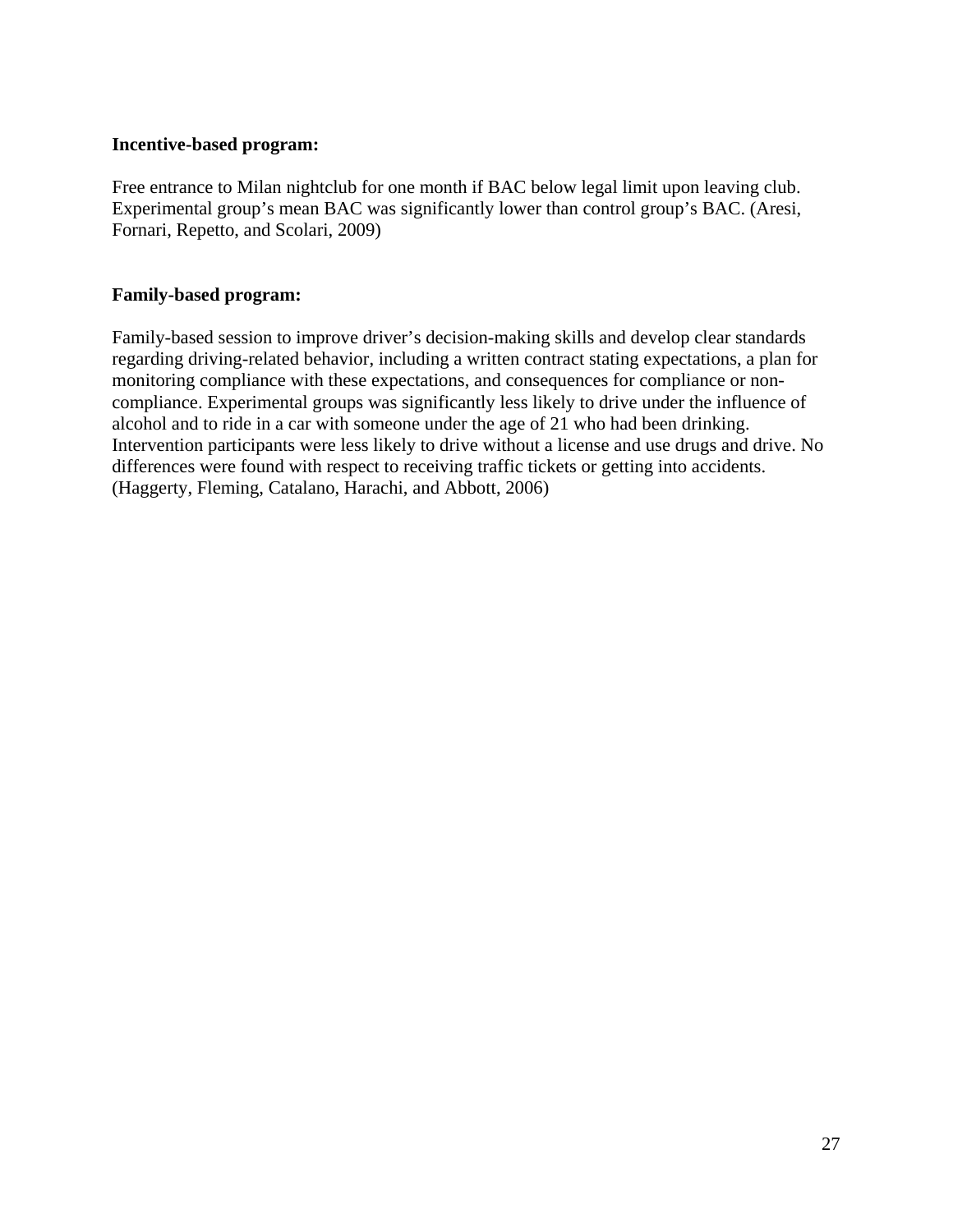# **Fatigued Driving**

# **Napping or coffee intervention:**

All participants were asked to drive in a daytime baseline (intervention-free), and nighttime coffee, prior nap, and placebo conditions. Compared to daytime, after placebo the number of inappropriate line crossings was significantly increased. Both coffee and napping reduced the risk of inappropriate line crossings, compared with placebo, in young and middle-aged participants with enhanced effect for napping in the young participants. (Sagaspe, Taillard, Chaumet, Moore, Bioulac, and Philip, 2007)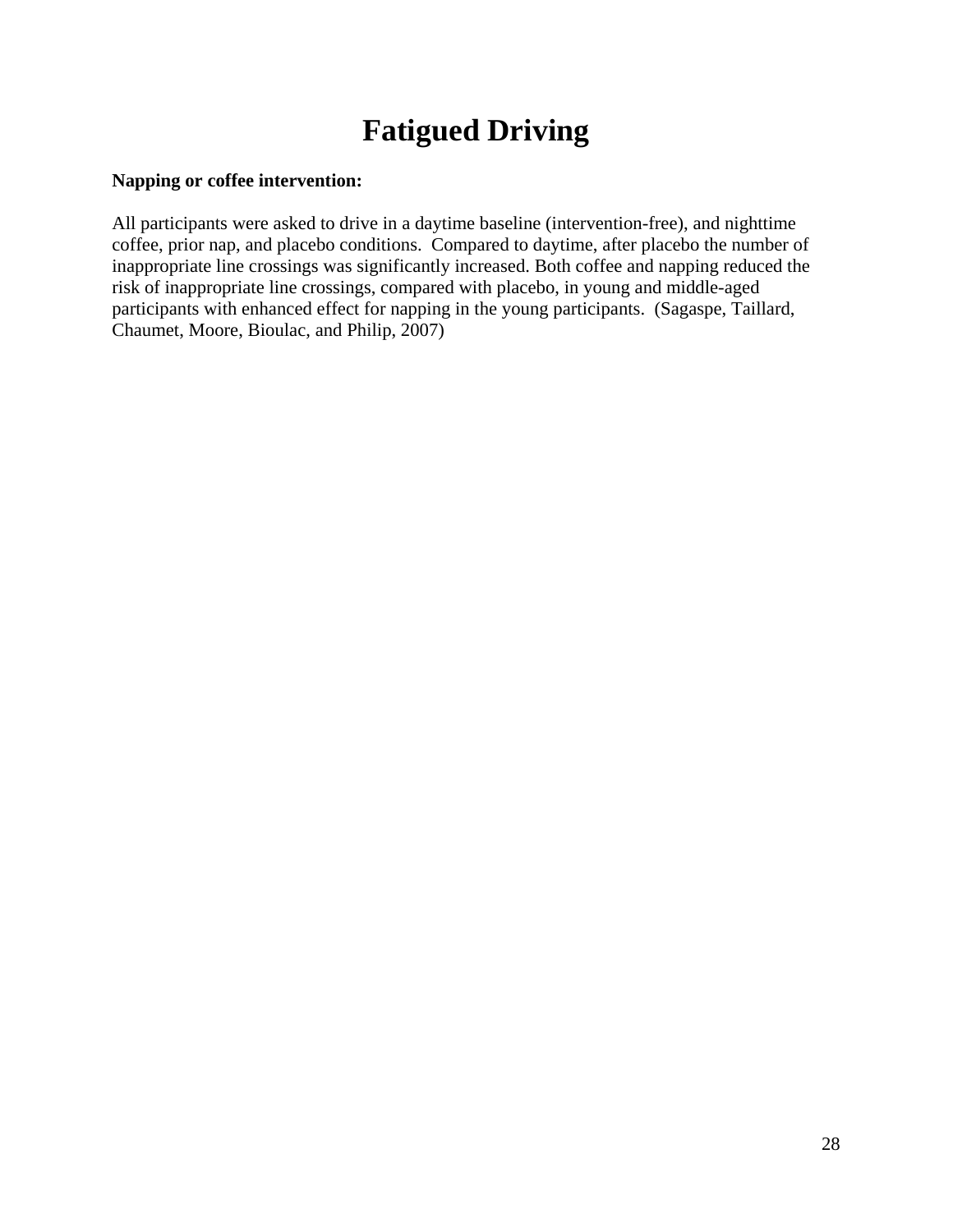# **Speeding**

# **Belief modifying intervention:**

Eight-page booklet containing information about the risks of speeding in 30 miles per hours (mph) areas and persuasive messages to target specific behavioral, normative, and control beliefs associated with complying with 30 mph speed limits. Behavioral: 5 positive outcomes associated with complying with the speed limit and 1 negative non-compliance outcome. Normative: participants asked to consider if friends, spouses/partners, parents/children would want them to be involved in a traffic accident due to speeding. Control: strategies to avoid speeding when in a rush, when surrounding traffic is speeding, when speed limit is unknown, or when driving on long straight roads. Compared with controls, experimental participants were significantly more likely to perceive that driving on long straight roads would facilitate their compliance with speed limits, perceive greater control over their behavior, and report complying with speed limits more often following intervention. (Elliott and Armitage, 2009)

### **Visual prompt:**

Attitude questionnaires given to drivers of target road, then in Week 2, four police warning signs on road. In Week 3, police presence with signs, then in Week 4, no police presence with signs. In Week 5, the signs are removed. Intervention reduced percentage of speeding drivers and the effect lasted into the week following the removal of police warning signs and two weeks after police presence. Six weeks later, there still seemed to be some persisting effect. (Holland and Conner, 1996)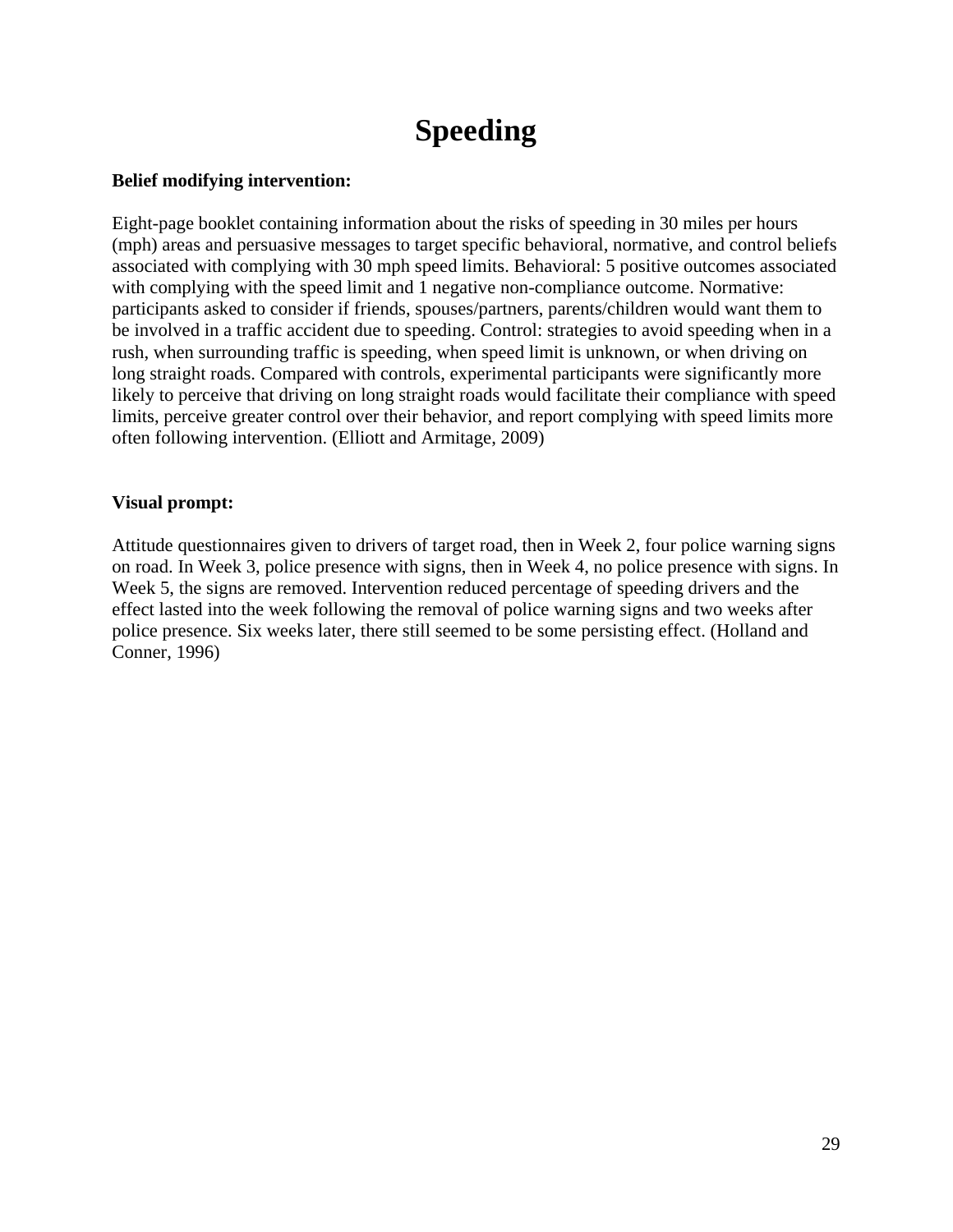# **Distracted Driving**

# **Person-held visual prompt:**

Individual displays poster reading ''Please Hang Up—I Care'' to drivers exiting the parking lot. Drivers who complied were then shown the "Thank You" side of the poster for approximately 10 s. Cell phone use remained at 6%, but the proportion of drivers hanging up their cell phones when prompted to do so increased. The percentage of drivers using cell phones one block after hanging up averaged 36%. (Clayton, Helms, and Simpson, 2006)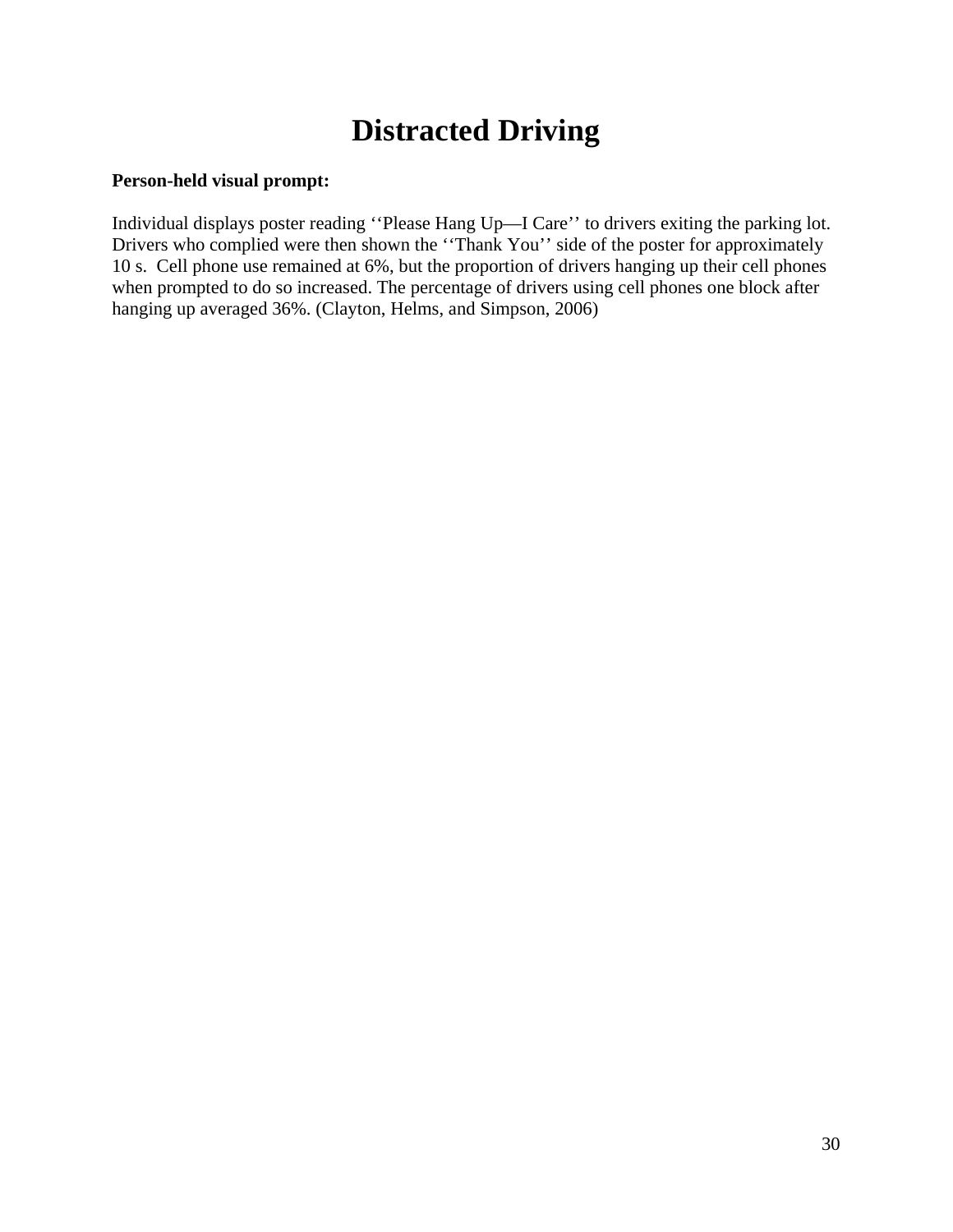# **Other Driving Behaviors**

# **"Look Both Ways" prompt:**

A ''LOOK BOTH WAYS'' sign and a light-emitting diode (LED) sign that featured animated eyes scanning left and right in front of a stop sign. The proportion of motorists coming to a full stop at three sites increased from baseline by an average of 26%. (Van Houten and Retting, 2001)

# **Administration of self-report surveys about driving behavior and attitudes:**

Simple administration of a survey about self-reported driving behavior, attitudes towards risk taking, or attitudes towards accidents two times. There was a significant decrease in self-reported risky driving behavior from the initial questionnaire to the follow-up questionnaire in all types of self-report surveys. (Falk, 2010)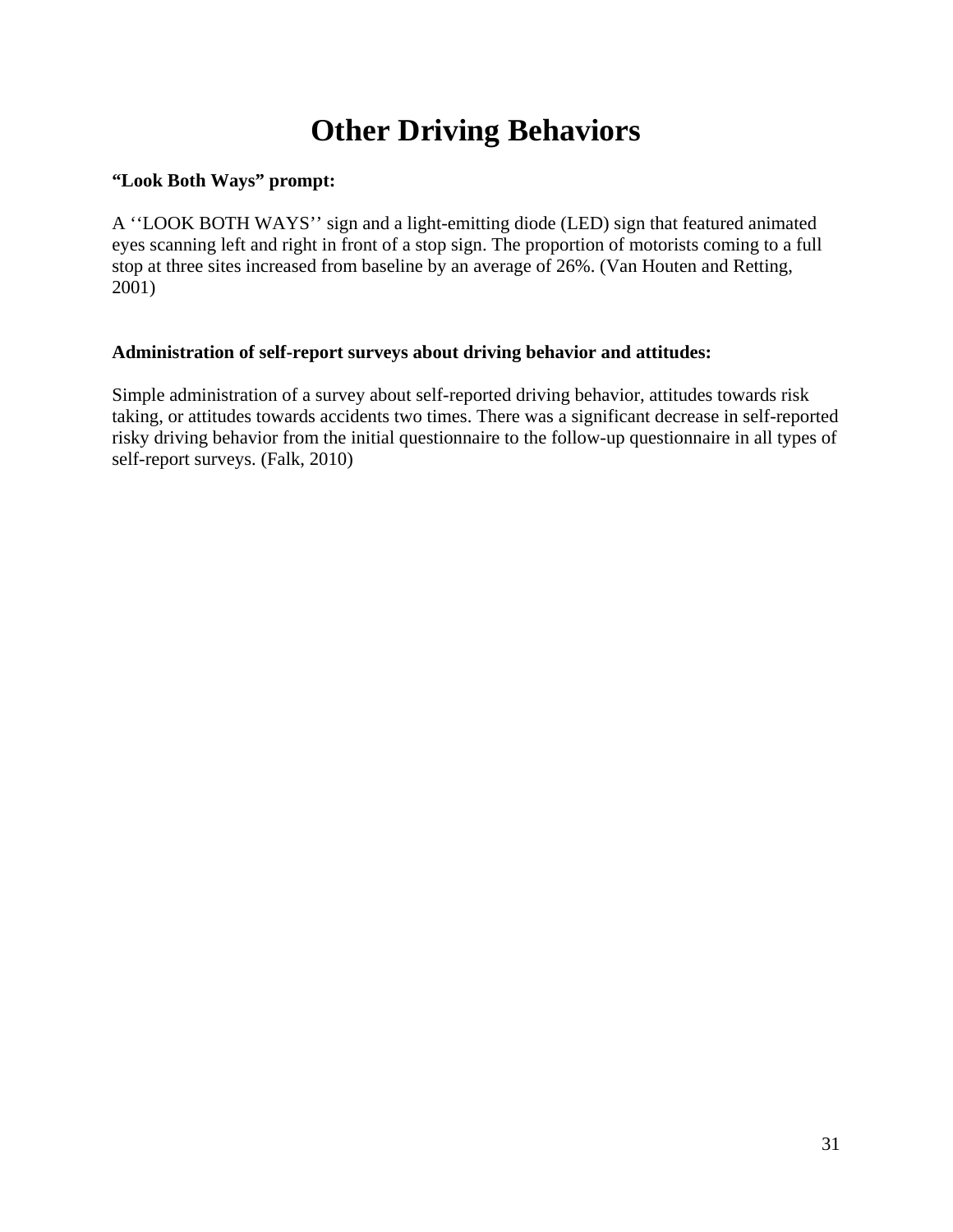# **Motorcycle**

### **Simulated driving program:**

Simulated driving, which exposes the novice drivers to several hazardous scenarios in a short period of time, provides an opportunity for the participants to experience the scenarios and consider how hazardous situations arise and how to respond to them. Direct feedback allows the participants to view their actual performance and compare it with their expected performance and accordingly recalibrate their way of driving in similar kinds of hazardous scenarios. Road hazard handling performance scores were significantly higher for the trained group and the training effect was greater for equivalent scenarios than for analogical ones. The trained drivers anticipated potential hazards in advance to a larger extent than the untrained, as indicated by both earlier speed reduction and subjective self-report data when approaching hazards. Subjective mental workload of the trained drivers was significantly lower in completing the simulated driving task. (Wang, Zhang, and Salvendy, 2010)

### **Health education program:**

Health education on the epidemiology of motorcycle crash injury in the area, motorcycle-related risk, and the effective protection on helmet use; motorcycle rider education, including traffic laws, vehicle regulations, traffic signs, and written and skill tests for a driving license. Two years after the program, motorcyclists in the intervention villages in Thailand were significantly more likely to have valid licenses than those in the control villages (69.7% vs. 46.5%). Furthermore, the proportion of motorcyclists who always or often wore helmets was significantly greater and the injury rates were significantly lower in the intervention vs. control villages. (Swaddiwudhipong, Boonmak, Nguntra, and Mahasakpan, 1998)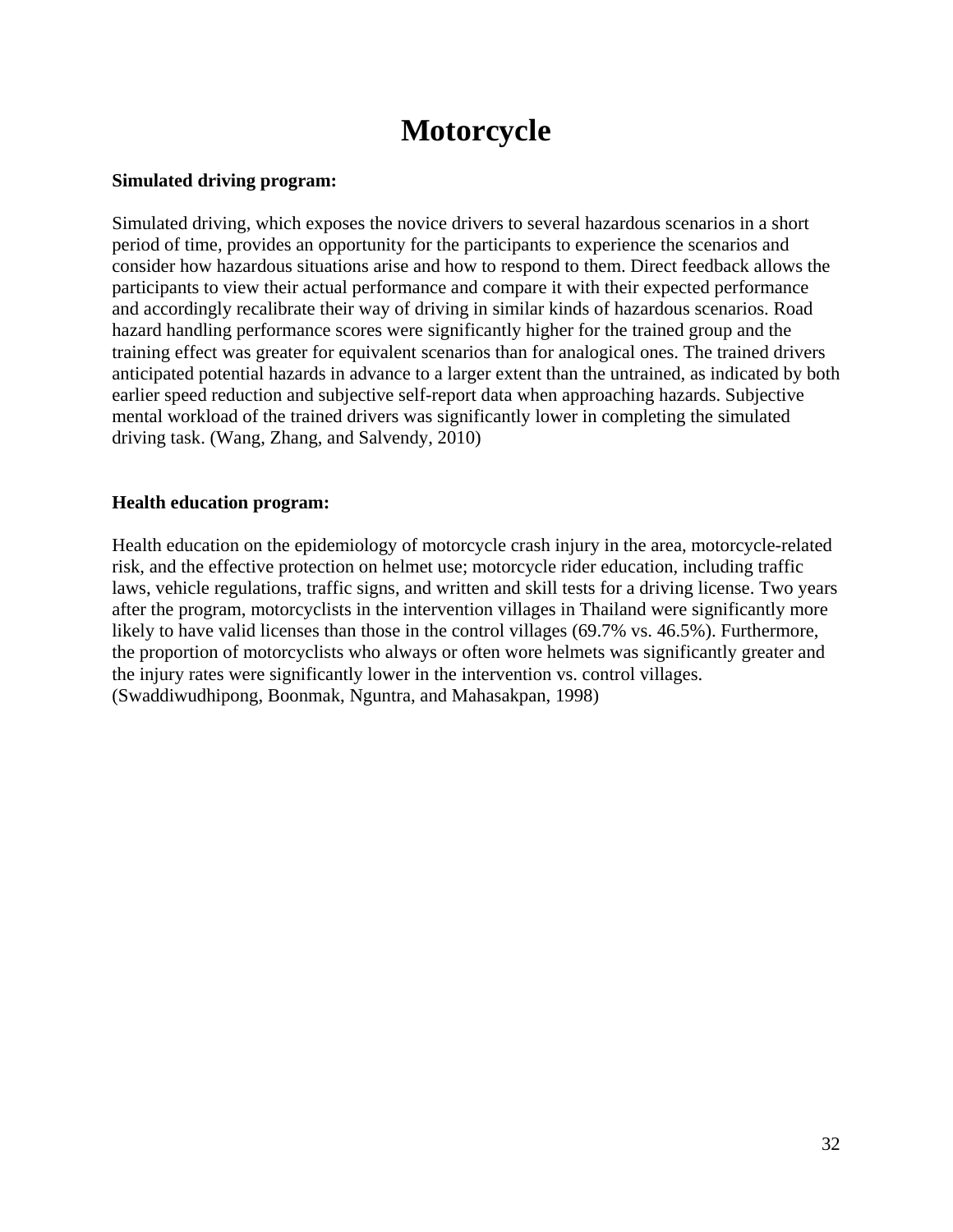#### **Bibliography**

- Aresi, G., Fornari, L., Repetto, C., & Scolari, M. (2009). Evaluation of a designated driver intervention to prevent alcohol-related road accidents in the clubs of Milan, Italy. *Addiciones, 21,* 279-288.
- Brady, J.E., Baker, S.P., DiMaggio, C., McCarthy, M.L., Rebok, G.W., & Li, G. (2009). Effectiveness of mandatory alcohol testing programs in reducing alcohol involvement in fatal motor carrier crashes. *American Journal of Epidemiology, 170,* 775-782.
- Clayton, M., Helms, B., & Simpson, C. (2006). Active prompting to decrease cell phone use and increase seat belt use while driving. *Journal of Applied Behavior Analysis, 39,* 341-349.
- Clayton, M.C., & Helms, B.P. (2009). Increasing seat belt use on a college campus: An evaluation of two prompting procedures. *Journal of Applied Behavior Analysis, 42,* 161- 164.
- Cox, C.D., Cox, B.S., & Cox, D.J. (2005). Long-term benefits of prompts to use safety belts among drivers exiting senior communities. *Journal of Applied Behavior Analysis, 38,* 533-536.
- Elliott, M.A., & Armitage, C.J. (2009). Promoting drivers' compliance with speed limits : Testing an intervention based on the theory of planned behavior. *British Journal of Psychology, 100,* 111-132.
- Falk, B. (2010). Do drivers become less risk-prone after answering a questionnaire on risky driving behaviour? *Accident Analysis and Prevention, 42*, 235-244.
- Haggerty, K.P., Fleming, C.B., Catalano, R.F., Harachi, T.W., & Abbott, R.D. (2006). Raising healthy children: Examining the impact of promoting health driving behavior within a social development intervention. *Prevention Science, 7,* 257-267.
- Holland, C.A., & Conner, M.T. (1996). Exceeding the speed limit: An evaluation of the effectiveness of a police intervention. *Accident Analysis and Prevention, 28,* 587-597.
- Johnston, B.D., Rivara, F.P., Droesch, R.M., Dunn, C., & Copass, M.K. (2002). Behavior change counseling in the emergency department to reduce injury risk: A randomized, controlled trial. *Pediatrics, 110,* 267-274.
- Malenfant, J.E.L., & Van Houten, R. (1988). The effects of nighttime seat belt enforcement on seat belt use by tavern patrons: A preliminary analysis. *Journal of Applied Behavior Analysis, 21,* 271-276.
- Robertson, A.A., Gardner, S, Xu, X., & Costello, H. (2009). The impact of remedial intervention on 3-year recidivism among first-time DUI offenders in Mississippi. *Accident Analysis and Prevention, 41,* 1080-1086.
- Rider, R., Voas, R.B., Kelley-Baker, T., Grosz, M., & Murphy, B. (2007). Preventing alcoholrelated convictions: The effect of a novel curriculum for first-time offenders on DUI recidivism. *Traffic Injury Prevention, 8,* 147-152.
- Rudd, J.R., & Geller, E.S. (1985). A university-based incentive program to increase safety belt use: Toward cost-effective institutionalization. *Journal of Applied Behavior Analysis, 18,*  215-226.
- Sagaspe, P., Taillard, J., Chaumet, G., Moore, N., Bioulac, B., & Philip, P. (2007). Aging and nocturnal driving: Better with coffee or a nap? A randomized study. *Sleep, 30,* 1808- 1813.